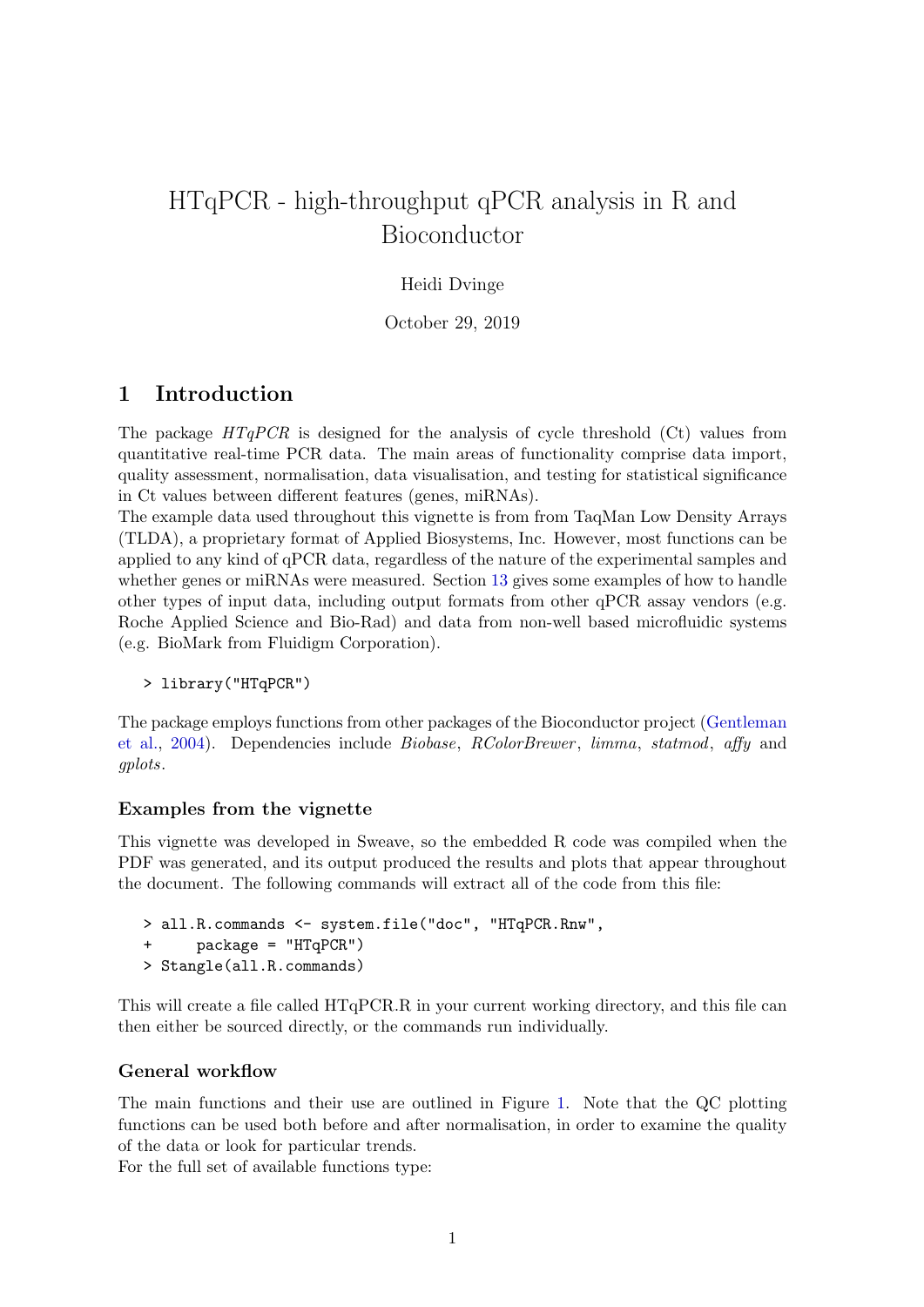

<span id="page-1-0"></span>Figure 1: Workflow in  $HTqPCR$  analysis of qPCR data. Centre column: The main procedural steps in a typical qPCR analysis; Left: examples of visualisation functions; Right: data analysis functions.

```
> ls("package:HTqPCR")
```

```
[1] "changeCtLayout" "clusterCt"
[3] "exprs" "exprs<-"
[5] "featureCategory" "featureCategory<-"
[7] "featureClass" "featureClass<-"
[9] "featureNames" "featureNames<-"
[11] "featurePos" "featurePos<-"
[13] "featureType" "featureType<-"
[15] "filterCategory" "filterCtData"
[17] "flag" "flag<-"
[19] "getCt" "getCtHistory"
[21] "heatmapSig" "limmaCtData"
[23] "mannwhitneyCtData" "n.samples"
[25] "n.wells" "normalizeCtData"
[27] "plotCVBoxes" "plotCtArray"
[29] "plotCtBoxes" "plotCtCard"
[31] "plotCtCategory" "plotCtCor"
[33] "plotCtDensity" "plotCtHeatmap"
[35] "plotCtHistogram" "plotCtLines"
[37] "plotCtOverview" "plotCtPCA"
[39] "plotCtPairs" "plotCtRQ"
[41] "plotCtReps" "plotCtScatter"
[43] "plotCtSignificance" "plotCtVariation"
[45] "readCtData" "sampleNames"
[47] "sampleNames<-" "setCategory"
```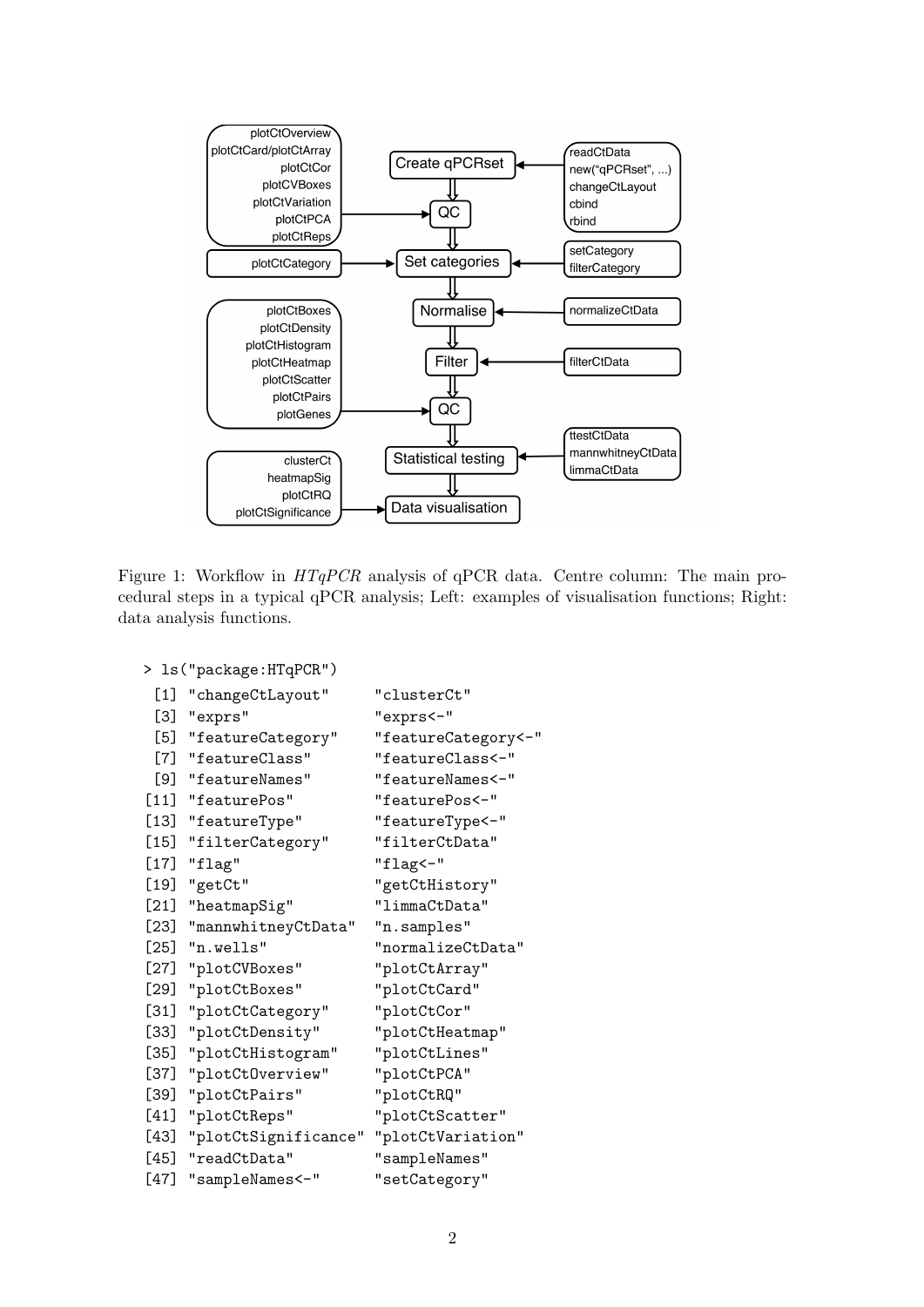```
[49] "setCt<-" "setCtHistory<-"
[51] "show" "summary"
[53] "ttestCtData"
```
### Getting help

Please send questions about  $HTqPCR$  to the Bioconductor mailing list. See <http://www.bioconductor.org/docs/mailList.html>

## 2 *qPCRset* objects

The data is stored in an object of class  $qPCRset$ , which inherits from the eSet class from package Biobase. eSet was originally designed for handling microarray data, but can deal with any kind of data where the same property (e.g. qPCR of genes) is measured across a range of samples.

Two qPCRset test objects are included in the package: one containing raw data, and the other containing processed values. An example is shown in figure [2,](#page-4-0) along with some of the functions that can typically be used for manipulating  $qPCRset$  objetcs.

```
> data(qPCRraw)
> data(qPCRpros)
> class(qPCRraw)
[1] "qPCRset"
attr(,"package")
[1] ".GlobalEnv"
```
The format is the same for raw and normalized data, and depending on how much information is available about the input data, the object can contain the following information:

- featureNames Object of class character giving the names of the features (genes, miRNAs) used in the experiment. This is a column in the *featureData* of the  $qPCRset$  object (see below).
- sampleNames Object of class *character* containing the sample names of the individual experiments.
- exprs Object of class matrix containing the Ct values.
- flag Object of class data.frame containing the flag for each Ct value, as supplied by the input files. These are typically set during the calculation of Ct values, and indicate whether the results are flagged as e.g. "Passed" or "Flagged".
- featureType Object of class character representing the different types of features on the card, such as endogenous controls and target genes. This is a column in the feature-Data of the *qPCRset* object.
- featurePos Object of class character representing the location "well" of a gene in case TLDA cards are used, or some other method containing a defined spatial layout of features. Like featureType and featureName, featurePos is found within the featureData.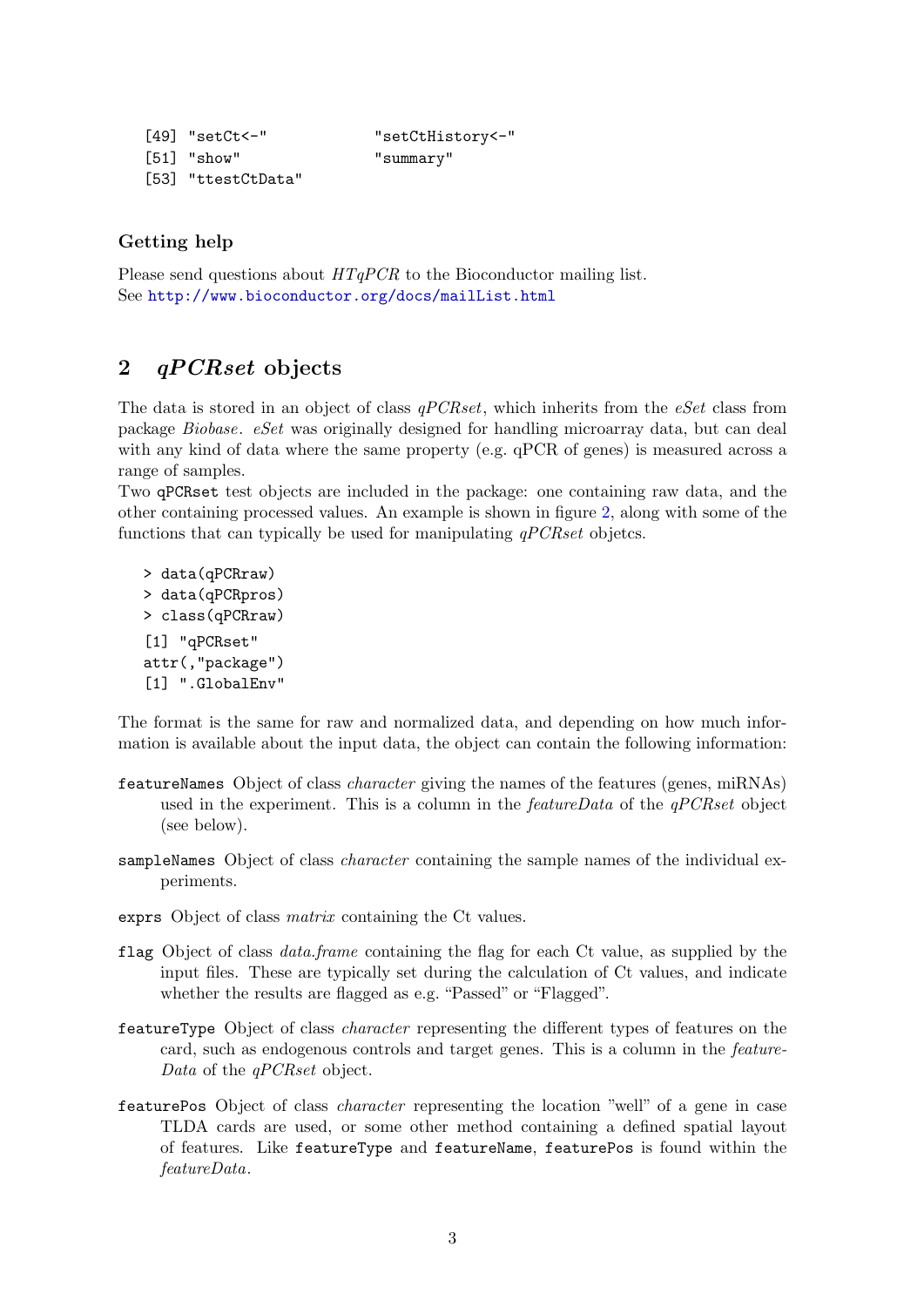- featureClass Object of class factor with some meta-data about the genes, for example if it is a transcription factor, kinase, marker for different types of cancers or similar. This is typically set by the user, and will be located within the featureData.
- featureCategory Object of class data.frame representing the quality of the measurement for each Ct value, such as "OK", "Undetermined" or "Unreliable". These can be set using the function setCategories depending on a number of parameters, such as how the Ct values are flagged, upper and lower limits of Ct values and variations between technical and biological replicates of the same feature.
- history Object of class *data.frame* indicating what operations have been performed on the  $qPCRset$  object, and what the parameters were. Automatically set when any of the functions on the upper right hand side of figure [1](#page-1-0) are called (readCtData, setCategory, filterCategory, normalizeCtData, filterCtData, changeCtLayout, rbind, cbind).

Generally, information can be handled in the  $qPCRset$  using the same kind of functions as for ExpressionSet, such as exprs, featureNames and featureCategory for extracting the data, and exprs<-, featureNames<- and featureCategory<- for replacing or modifying values. The use of exprs might not be intuitive to users who are not used to dealing with microarray data, and hence  $ExpressionSet$ . The functions getCt and setCt $\leq$  that perform the same operations as exprs and exprs  $\sim$  are therefore also included. For the sake of consistency, exprs will be used throughout this vignette for accessing the Ct values, but it can be replaced by getCt in all examples.

The overall structure of qPCRset is inherited from eSet, as shown in the example below. This is a flexible format, which allows the used to add additional information about for example the experimental protocol. Information about the samples is contained within the phenoData slot, and details can be accessed of modified using pData. Likewise, for the individual features (mRNA, miRNAs) are available in the featureData slot, and can be accessed of modified using fData. See e.g. AnnotatedDataFrame for details.

```
> slotNames(qPCRraw)
```

```
[1] "CtHistory" "assayData" "phenoData"
[4] "featureData" "experimentData" "annotation"
[7] "protocolData" ".__classVersion__"
> phenoData(qPCRraw)
An object of class 'AnnotatedDataFrame'
 sampleNames: sample1 sample2 ... sample6 (6 total)
 varLabels: sample
 varMetadata: labelDescription
> pData(qPCRraw)
       sample
sample1 1
sample2 2
sample3 3
sample4 4
sample5 5
sample6 6
> pData(qPCRraw) <- data.frame(Genotype = rep(c("A",
     "B"), each = 3), Replicate = rep(1:3, 2))
> pData(qPCRraw)
```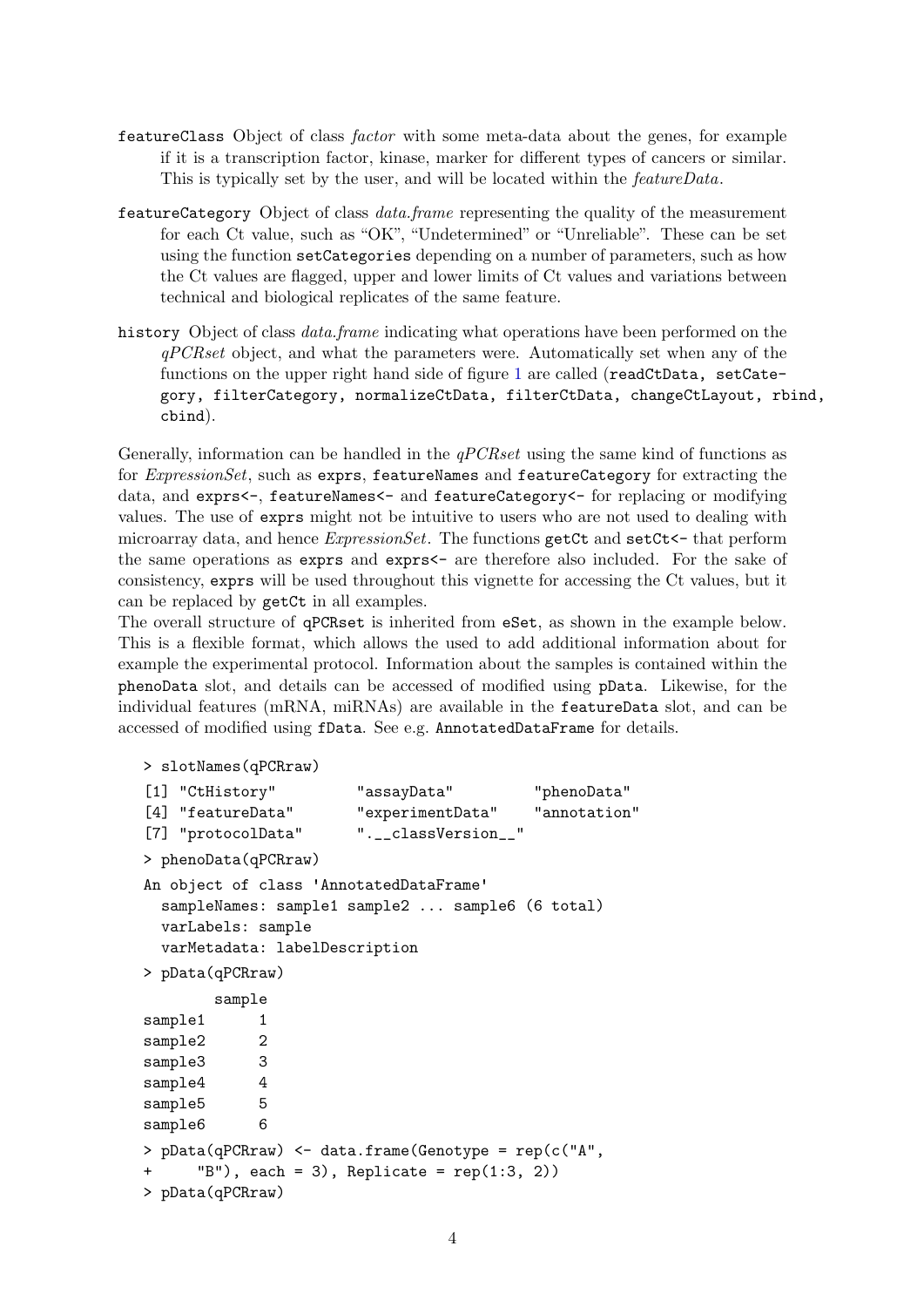

<span id="page-4-0"></span>Figure 2: An example of a qPCRset object, and some of the functions that can be used to display and/or alter different aspects of the object, i.e. the accessor and replacement functions.

| Genotype Replicate                      |                                                |                          |        |    |                                     |
|-----------------------------------------|------------------------------------------------|--------------------------|--------|----|-------------------------------------|
| 1                                       | A                                              | 1                        |        |    |                                     |
| 2                                       | A                                              | 2                        |        |    |                                     |
| 3                                       | A                                              | 3                        |        |    |                                     |
| 4                                       | B                                              | 1                        |        |    |                                     |
| 5                                       | B                                              | 2                        |        |    |                                     |
| 6                                       | B                                              | 3                        |        |    |                                     |
|                                         | > featureData(qPCRraw)                         |                          |        |    |                                     |
| An object of class 'AnnotatedDataFrame' |                                                |                          |        |    |                                     |
|                                         | featureNames: 1 2  384 (384 total)             |                          |        |    |                                     |
|                                         | varLabels: featureNames featureType featurePos |                          |        |    |                                     |
|                                         | featureClass                                   |                          |        |    |                                     |
|                                         | varMetadata: labelDescription                  |                          |        |    |                                     |
|                                         | > head(fData(qPCRraw))                         |                          |        |    |                                     |
|                                         | featureNames                                   |                          |        |    | featureType featurePos featureClass |
| 1                                       |                                                | Gene1 Endogenous Control |        | A1 | Kinase                              |
| 2                                       | Gene2                                          |                          | Target | A2 | Marker                              |
| 3                                       | Gene3                                          |                          | Target | A3 | Kinase                              |
| 4                                       | Gene4                                          |                          | Target | A4 | TF                                  |
| 5                                       | Gene <sub>5</sub>                              |                          | Target | A5 | Marker                              |
| 6                                       | Gene <sub>6</sub>                              |                          | Target | A6 | Marker                              |
|                                         |                                                |                          |        |    |                                     |

qPCRset objects can also be combined or reformatted in various ways (see section [12\)](#page-32-0).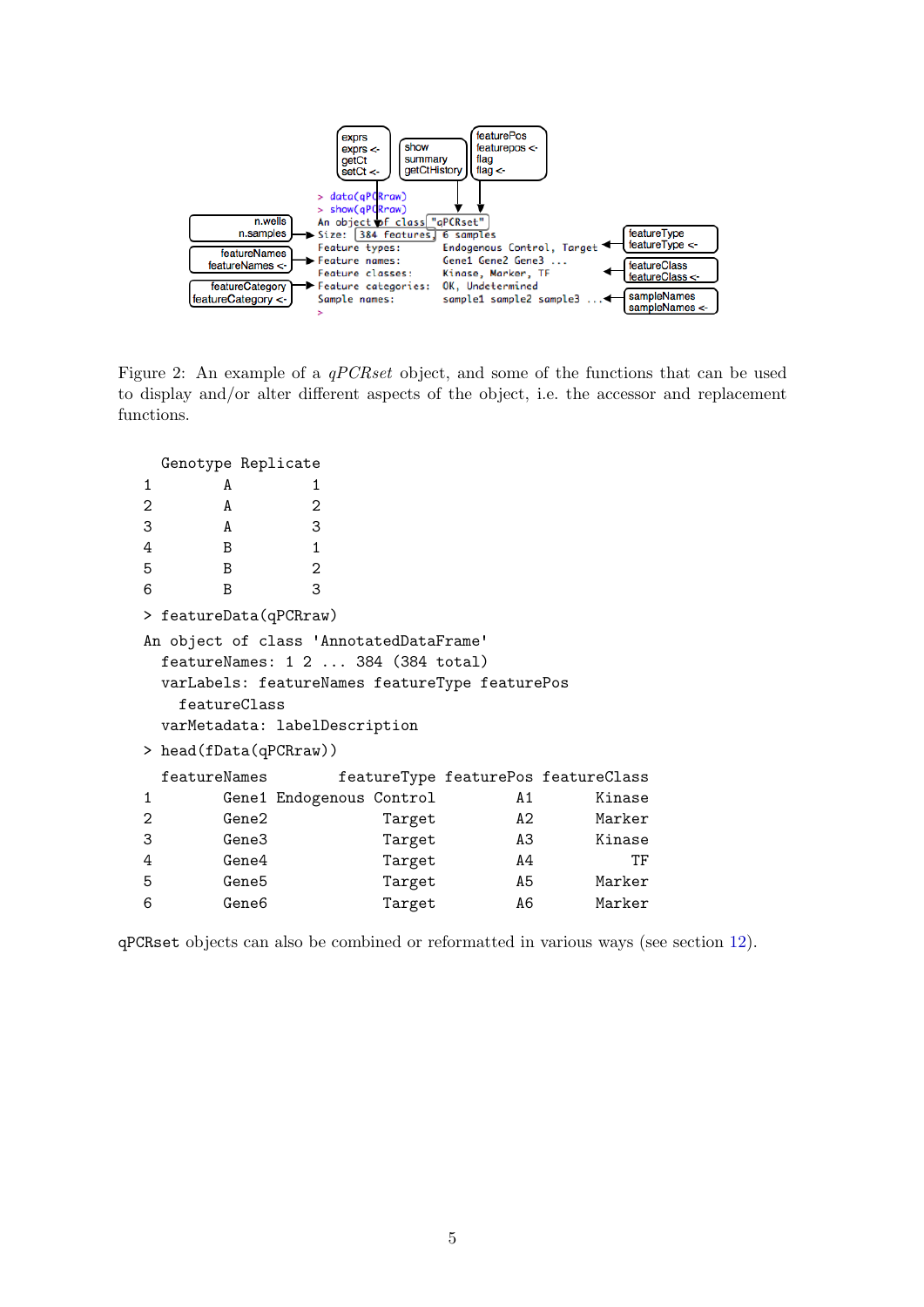## <span id="page-5-0"></span>3 Reading in the raw data

The standard input consists of tab-delimited text files containing the Ct values for a range of genes. Additional information, such as type of gene (e.g. target, endogenous control) or groupings of genes into separate classes (e.g. markers, kinases) can also be read in, or supplied later.

The package comes with example input files (from Applied Biosystem's TLDA cards), along with a text file listing sample file names and biological conditions.

```
> path <- system.file("exData", package = "HTqPCR")
> head(read.delim(file.path(path, "files.txt")))
        File Treatment
1 sample1.txt Control
2 sample2.txt LongStarve
3 sample3.txt LongStarve
4 sample4.txt Control
5 sample5.txt Starve
6 sample6.txt Starve
```
The data consist of 192 features represented twice on the array and labelled "Gene1", "Gene2", etc. There are three different conditions, "Control", "Starve" and "LongStarve", each having 2 replicates.

The input data consists of tab-delimited text files (one per sample); however, the format is likely to vary depending on the specific platform on which the data were obtained (e.g., TLDA cards, 96-well plates, or some other format). The only requirement is that columns containing the Ct values and feature names are present.

```
> files <- read.delim(file.path(path, "files.txt"))
> raw <- readCtData(files = files$File, path = path)
```
The *qPCRset* object looks like:

```
> show(raw)
An object of class "qPCRset"
Size: 384 features, 6 samples
Feature types:
Feature names: Gene1 Gene2 Gene3 ...
Feature classes:
Feature categories: OK, Undetermined
Sample names: sample1 sample2 sample3 ...
```
NB: This section only deals with data presented in general data format. For notes regarding other types of input data, see section [13.](#page-34-0) This section also briefly deals with other types of qPCR results besides Ct data, notably the Cp values reported by the LightCycler System from Roche.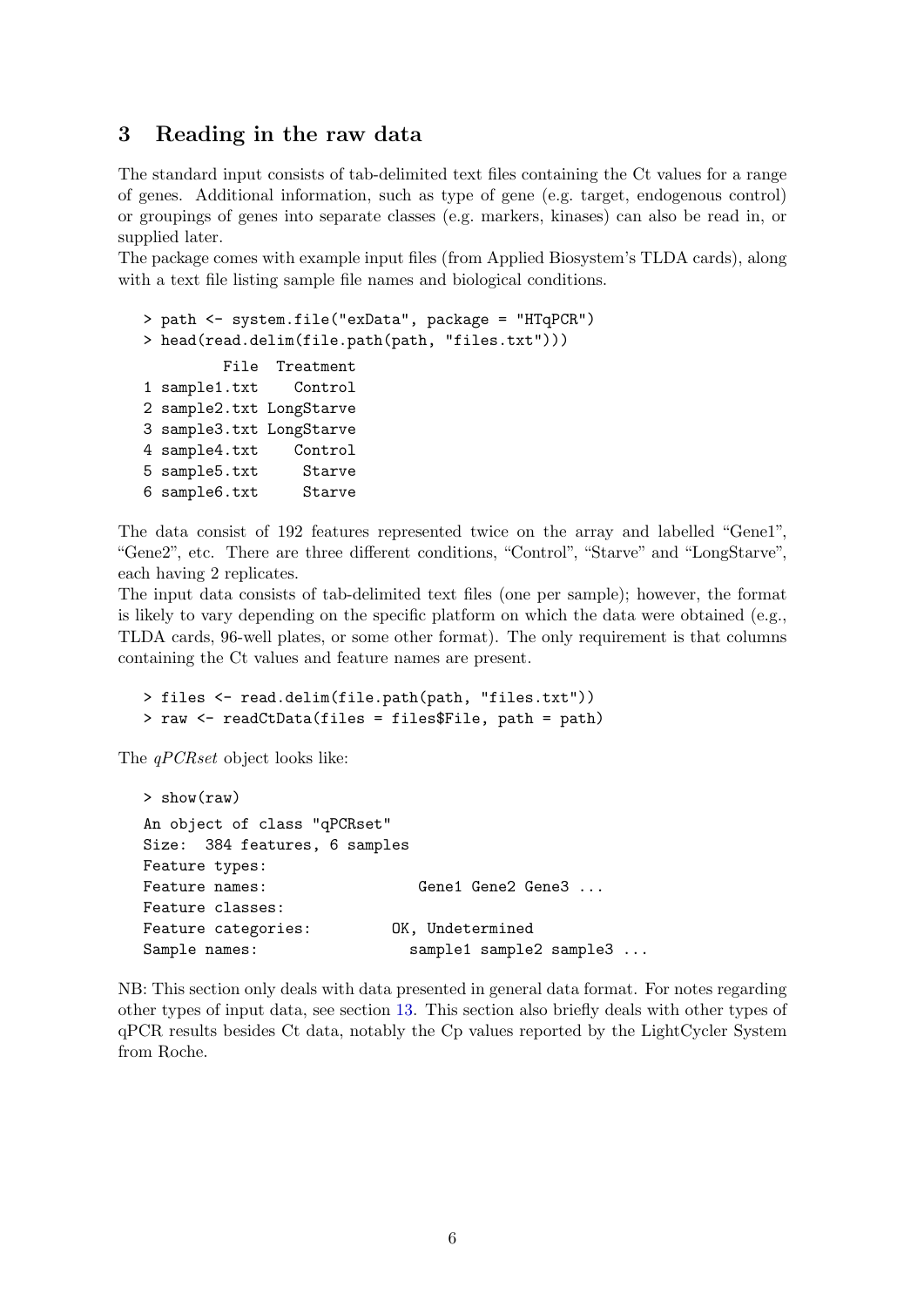## 4 Data visualisation

#### 4.1 Overview of Ct values across all groups

To get a general overview of the data the (average) Ct values for a set of features across all samples or different condition groups can be displayed. In principle, all features in a sample might be chosen, but to make it less cluttered Figure [3](#page-7-0) displays only the first 10 features. The top plot was made using just the Ct values, and shows the 95% confidence interval across replicates within and between samples. The bottom plot represents the same values but relative to a chosen calibrator sample, here the "Control". Confidence intervals can also be added to the relative plot, in which case these will be calculated for all values compared to the average of the calibrator sample per gene.

```
> g <- featureNames(raw)[1:10]
> plotCtOverview(raw, genes = g, xlim = c(0, 50), groups = files$Treatment,
+ conf.int = TRUE, ylim = c(0, 55))
> plotCtOverview(raw, genes = g, xlim = c(0, 50), groups = files$Treatment,
+ calibrator = "Control")
```
### 4.2 Spatial layout

When the features are organised in a particular spatial pattern, such as the 96- or 384-well plates, it is possible to plot the Ct values or other characteristics of the features using this layout. Figure [4](#page-8-0) shows an example of the Ct values, as well as the location of different classes of features (using random examples here), across all the wells of a TLDA microfluidic card.

```
> plotCtCard(raw, col.range = c(10, 35), well.size = 2.6)> featureClass(raw) <- factor(c("Marker", "TF", "Kinase")[sample(c(1,
+ 1, 2, 2, 1, 3), 384, replace = TRUE)])
> plotCtCard(raw, plot = "class", well.size = 2.6)
```
#### 4.3 Comparison of duplicated features within samples

When a sample contains duplicate measurements for some or all features, the Ct values of these duplicates can be plotted against each other to measure accordance between duplicates. In Figure [5](#page-9-0) the duplicates in sample2 are plotted against each other, and those where the Ct values differ more than 20% from the average of a given feature are marked.

```
> plotCtReps(qPCRraw, card = 2, percent = 20)
Replicates differing > 20% on card 2:
            rep1 rep2
Gene135 40.000000 29.90044
Gene14 40.000000 27.69185
Gene37 7.408248 40.00000
Gene73 40.000000 23.11949
Gene84 21.673946 40.00000
Gene86 20.389658 40.00000
Gene9 22.494440 31.39404
Gene95 15.916160 40.00000
```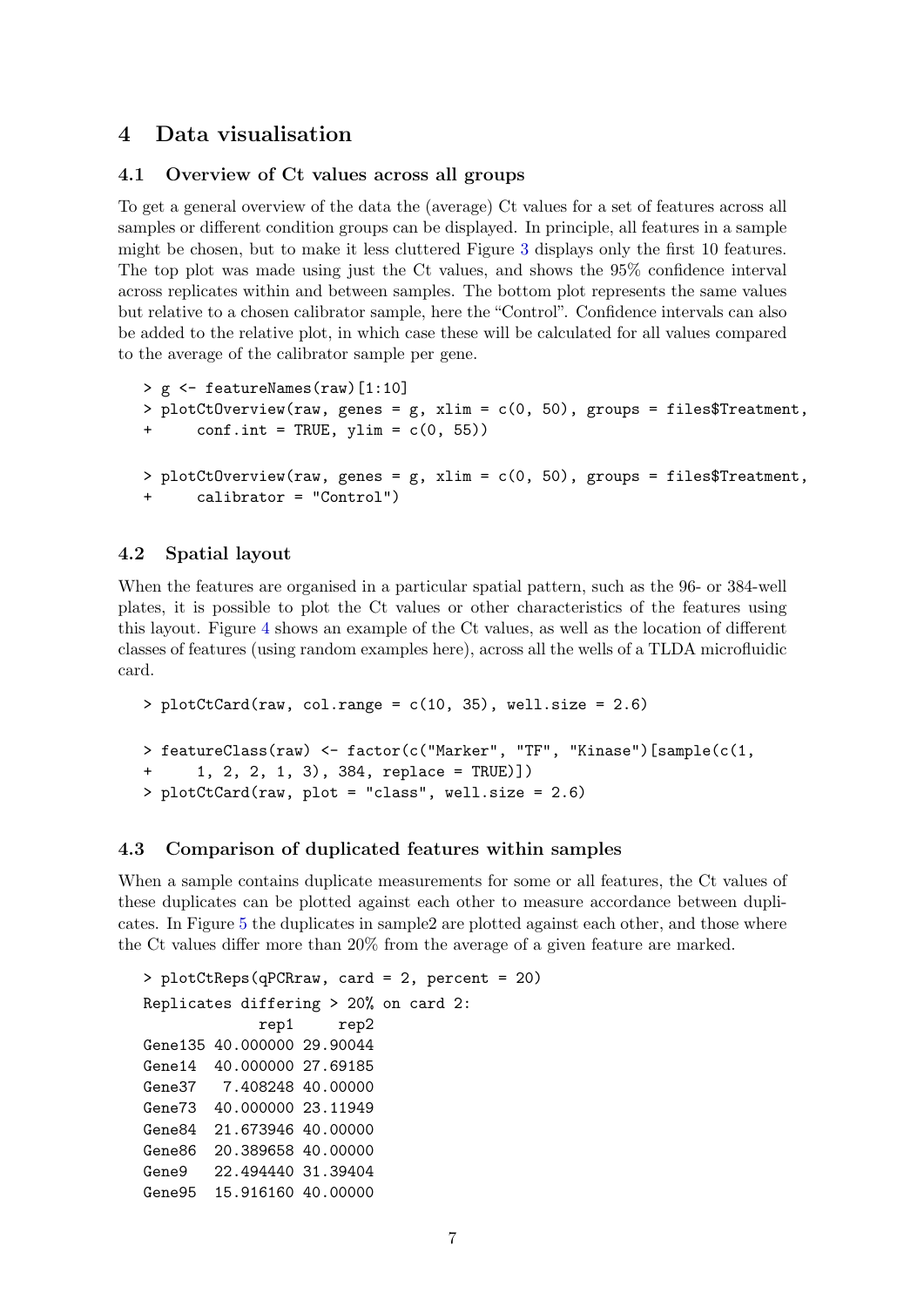

<span id="page-7-0"></span>Figure 3: Overview of Ct values for the raw data.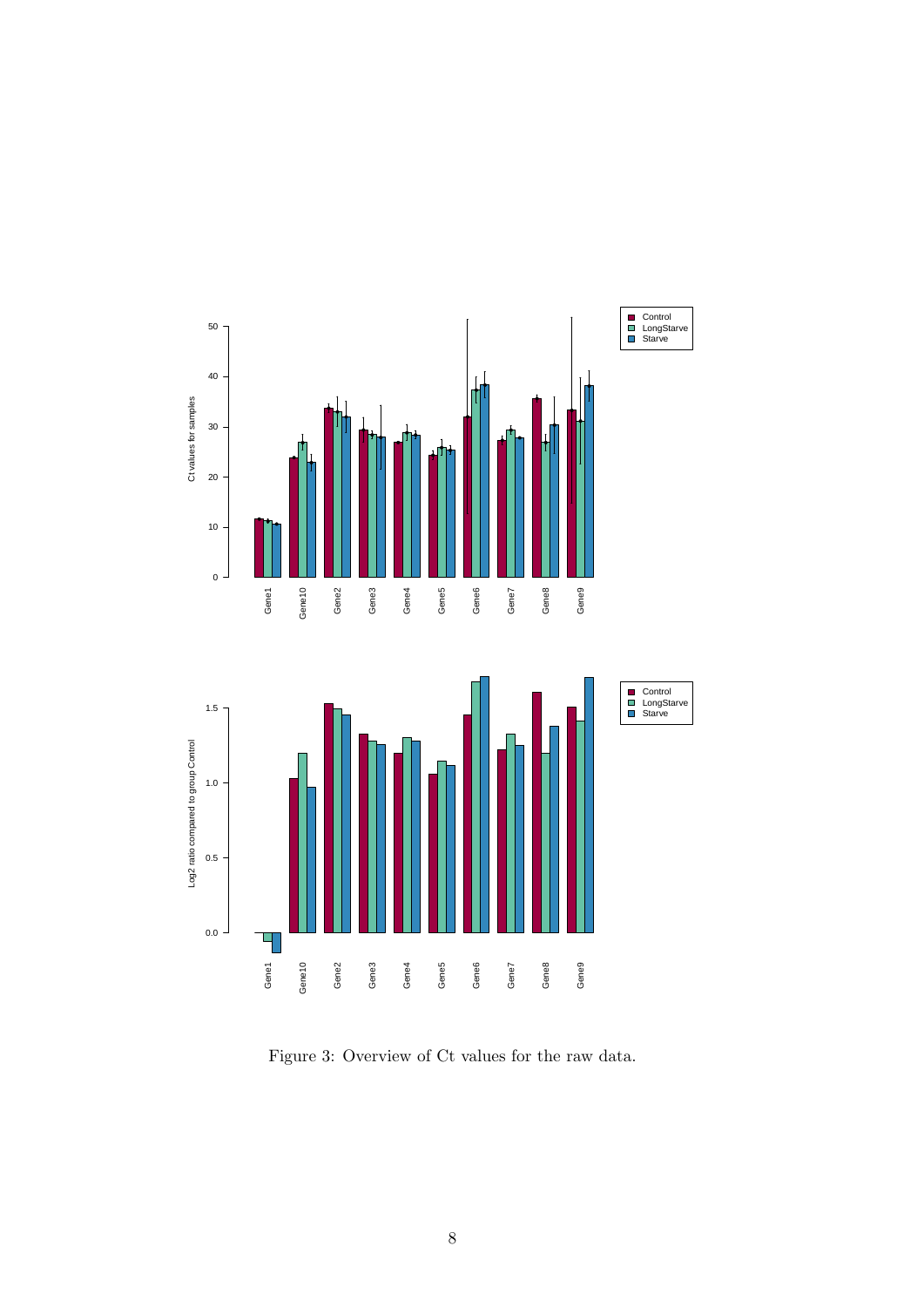

● Kinase ● Marker ● TF ●●●●●●●●●●●●●●●●●●●●●●●● ●●●●●●●●●●●●●●●●●●●●●●●●  $\bullet$ ●●●●●●●●●●●●●●●●●●●●●●●● ●●●●●●●●●●●●●●●●●●●●●●●● ●●●●●●●●●●●●●●●●●●●●●●●●  $\bullet$  $\circ$ ●●●●●●●●●●●●●●●●●●●●●●●● ●●●●●●●●●●●●●●●●●●●●●●●● ●●●●●●●●●●●●●●●●●●●●●●●● ●●●●●●●●●●●●●●●●●●●●●●●● ●●●●●●●●●●●●●●●●●●●●●●●● ●●●●●●●●●●●●●●●●●●●●●●●● ●●●●●●●●●●●●●●●●●●●●●●●● <u>෧෨෧෨ඁ෨ඁ෨ඁඁ෮ඁඁ෧ඁඁ෧ඁඁ෧ඁඁ෧ඁ෧෮෧෮෧෮෧</u> **sample1** 1 2 3 4 5 6 7 8 9 11 13 15 17 19 21 23 P O  $\overline{N}$ M L K J I H G F E D C B A Port 8 Port 7 Port 6 Port 5 Port 4 Port 3 Port 2 Port 1

<span id="page-8-0"></span>Figure 4: Ct values for the first sample (top), and the location of different feature classes (bottom). Ct values are visualised using colour intensity, and grey circles are features that were marked "undetermined" in the input file.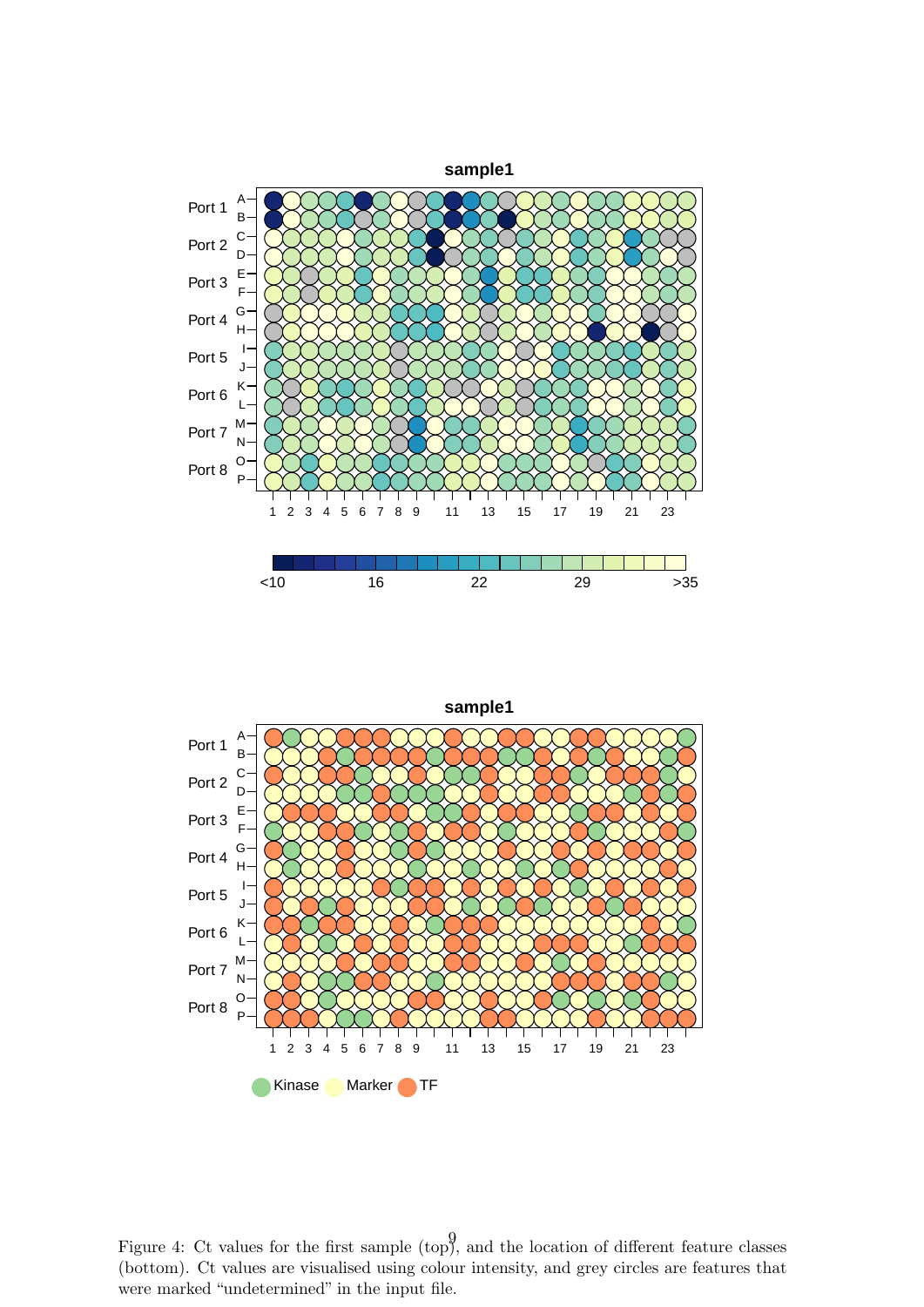

<span id="page-9-0"></span>Figure 5: Concordance between duplicated Ct values in sample 2, marking features differing  ${>}20\%$  from their mean.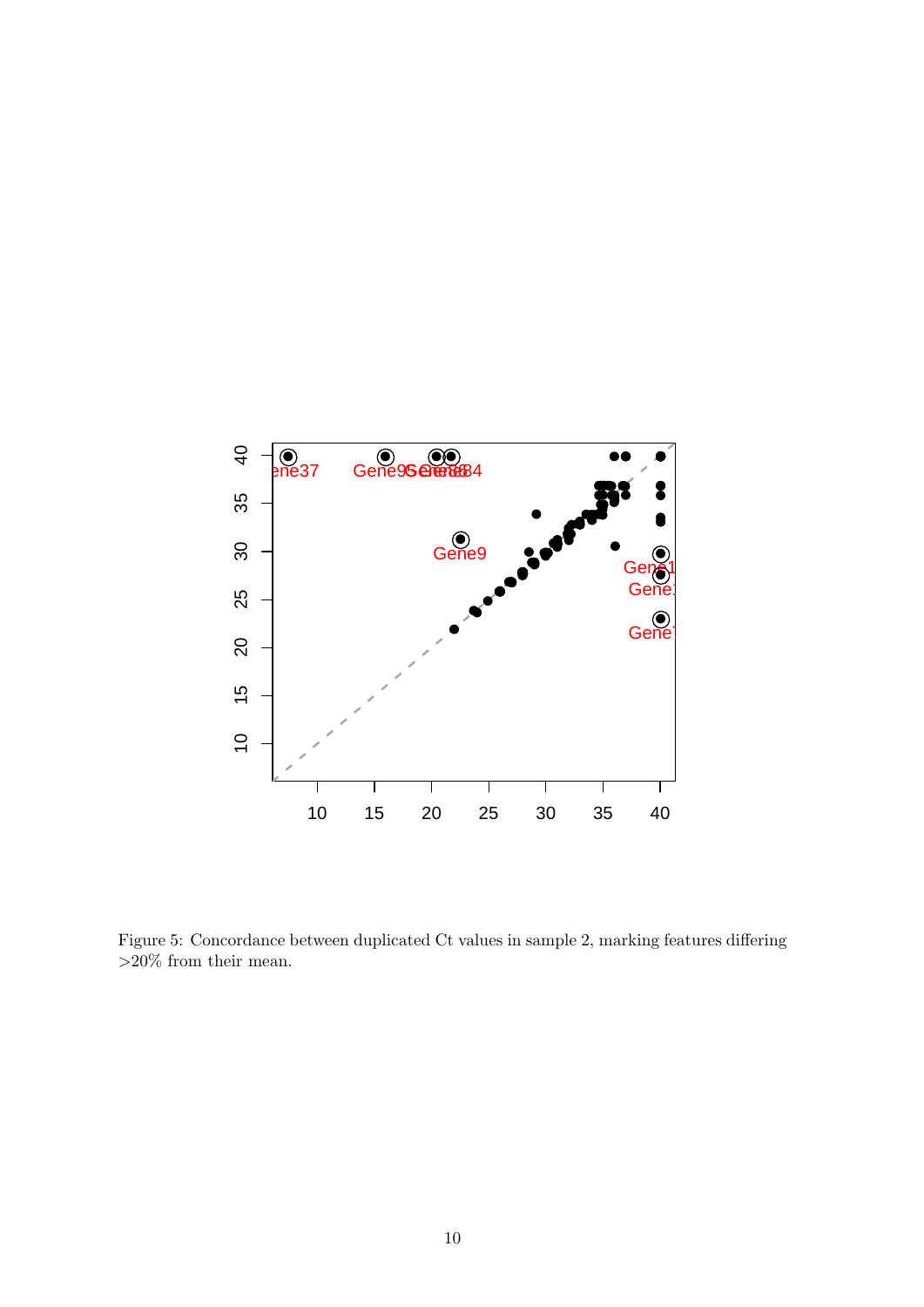Differences will often arise due to one of the duplicates marked as "Undetermined", thus contributing to an artificially high Ct value, but other known cases exist as well.

#### 4.4 Variation within and across samples

In some cases more than two replicates are present, either within each qPCR card (feature replicates) or across cards (replicated samples). Assessing the variation within replicates can indicate whether some samples or individual features are less reliable, or if perhaps an entire qPCR card shows high variation between replicate features and needs to be discarded. plotCtVariation generates a boxplot with all the variation values, either across genes or with each samples. That way the general distribution of variation or standard deviation values can be compared quickly (Figure [6\)](#page-12-0). In this example, the variation across samples doesn't differ much.

```
> raw.mix <- raw
> plotCtVariation(raw.mix, variation = "sd", log = TRUE,
+ main = "SD of replicated features", col = "lightgrey")
```
If it looks like there's an unacceptable (or interesting) difference in the variation, this can be further investigated using the parameter type="detail". This will generate multiple sub-plots, containing a single scatterplot of variation versus mean for each gene or sample (Figure [6\)](#page-12-0). That way individual outliers can be identified, or whole samples removed by examining the resulting variation in more detail.

```
> raw.variation <- plotCtVariation(raw.mix, type = "detail",
      add.featurenames = TRUE, pch = " " , cex = 1.2)> names(raw.variation)
[1] "Var" "Mean"
> head(raw.variation[["Var"]][, 1:4])
 Group.1 sample1 sample2 sample3
1 Gene1 6.603053e-02 3.367143e-02 4.340261e-02
2 Gene10 6.087458e-05 2.864660e-04 1.869050e-03
3 Gene100 1.232561e-05 7.789010e-04 4.452426e-04
4 Gene101 5.859356e-03 8.787857e-02 7.988004e-06
5 Gene102 6.571738e-03 7.440192e-02 2.768647e-03
6 Gene103 0.000000e+00 2.544768e-06 7.899120e-04
> head(raw.variation[["Mean"]][, 1:4])
 Group.1 sample1 sample2 sample3
1 Gene1 11.70414 11.78938 10.76248
2 Gene10 23.93387 25.92385 27.88952
3 Gene100 27.93282 31.92726 30.92547
4 Gene101 27.88928 34.71769 28.93203
5 Gene102 28.91345 30.76310 28.90544
6 Gene103 40.00000 30.92895 29.90892
> apply(raw.variation[["Var"]][, 3:7], 2, summary)
            sample2 sample3 sample4 sample5
Min. 0.000000e+00 0.000000e+00 0.000000e+00 0.000000e+00
1st Qu. 3.673657e-04 7.036888e-04 3.073682e-04 3.466089e-04
Median 4.805137e-03 5.065715e-03 6.370044e-03 6.630107e-03
```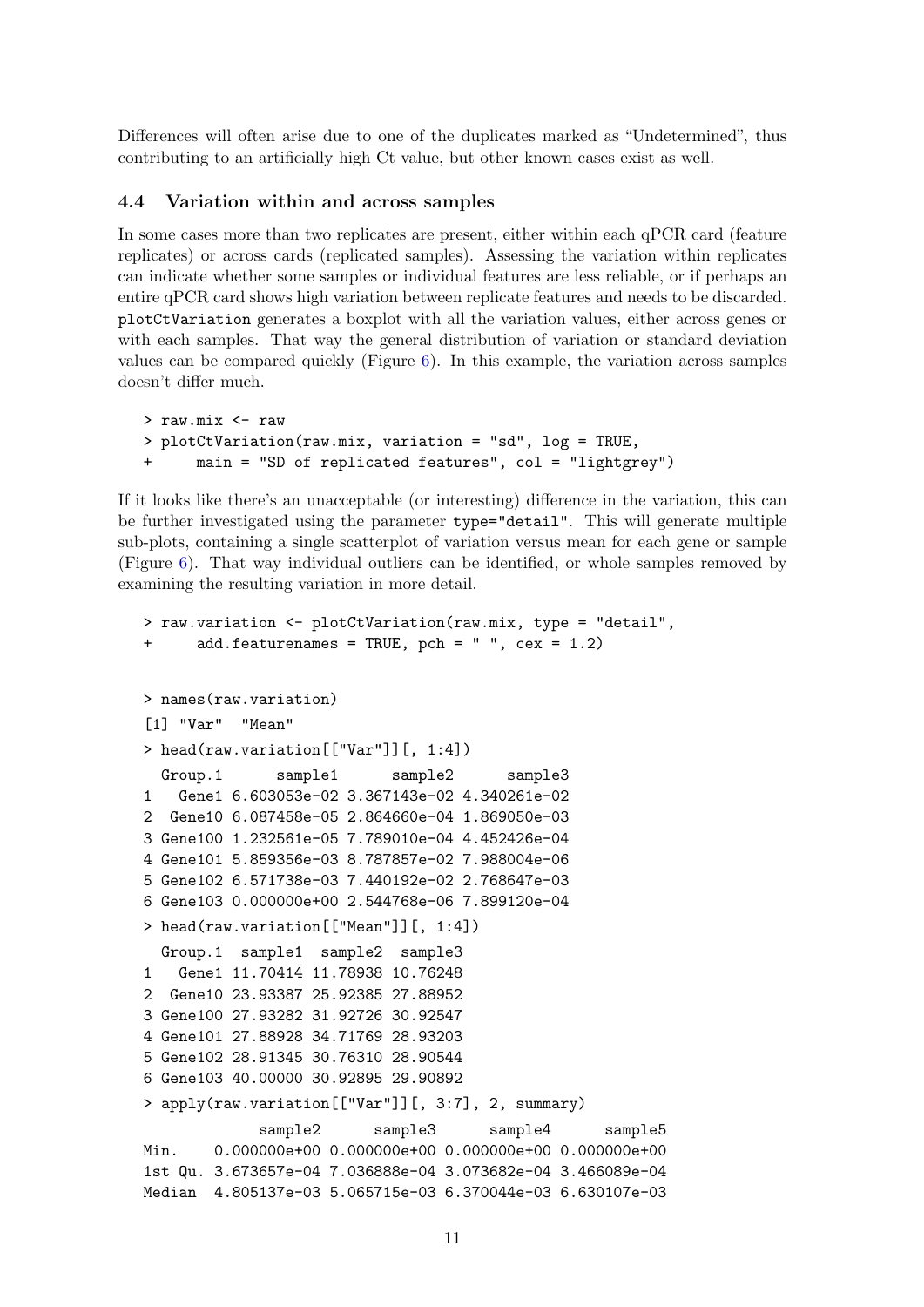```
Mean 8.666670e+00 4.440271e+00 7.155378e+00 6.887166e+00
3rd Qu. 6.221935e-02 3.446367e-02 3.648247e-02 3.863380e-02
Max. 5.311111e+02 5.715739e+02 4.675274e+02 3.328081e+02
            sample6
Min. 0.000000e+00
1st Qu. 5.975255e-04
Median 6.346025e-03
Mean 5.628291e+00
3rd Qu. 3.671908e-02
Max. 5.627668e+02
> colSums(raw.variation[["Var"]][, 3:7] > 20)
sample2 sample3 sample4 sample5 sample6
    11 3 7 6 8
```
In the example in this section a lot of features from sample 6 have intra-replicate variation above an arbitrary threshold selected based on Figure [6,](#page-12-0) and the mean and median values are much higher than for the remaining samples. Sample 1 is excluded due to the page width.

Variation across Ct values is discussed further in the following section regarding filtering.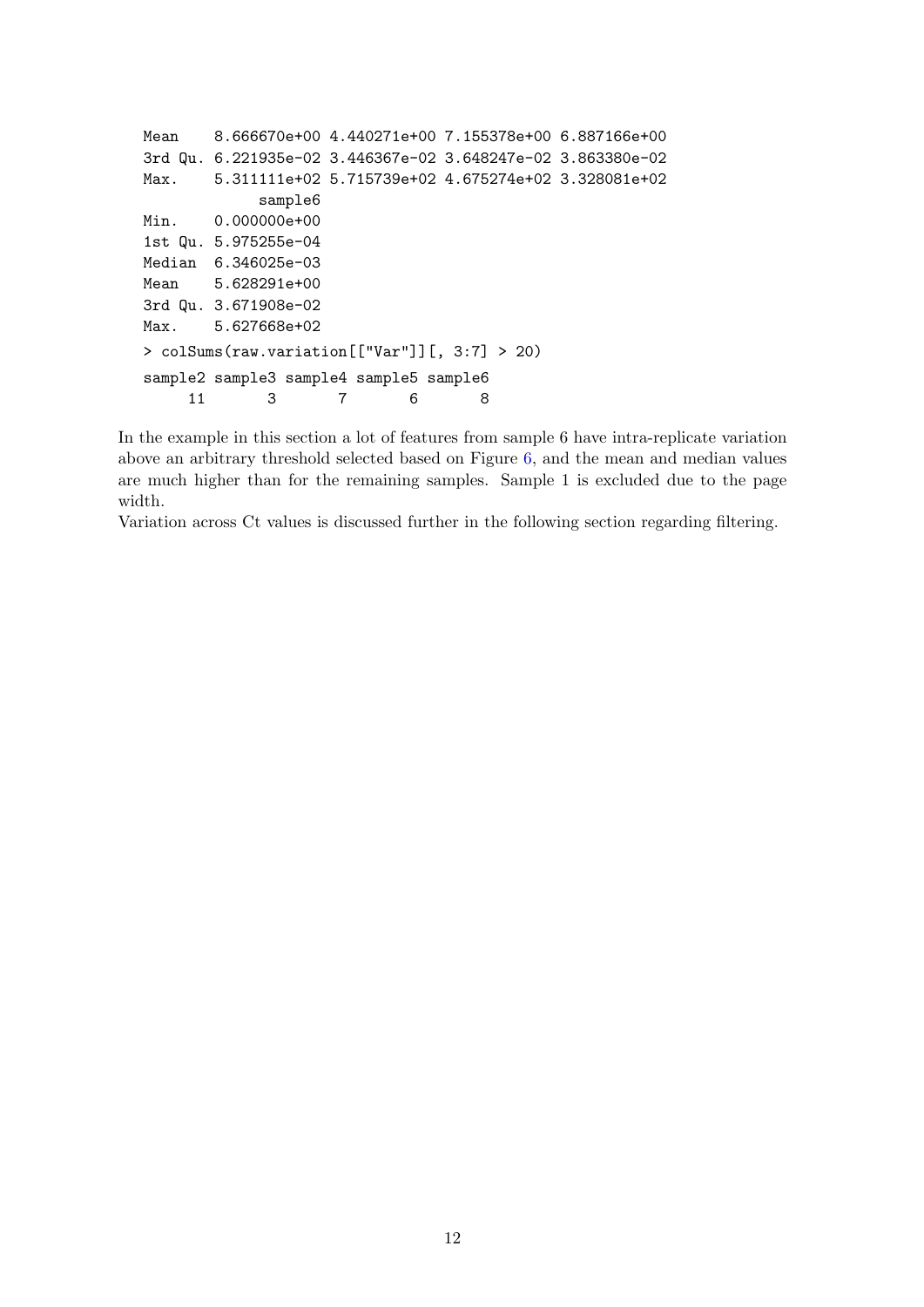

**SD of replicated features**

<span id="page-12-0"></span>Figure 6: (Top) summary of standard deviation between replicated features within each of the six samples. (Bottom) Variation versus mean for replicated features.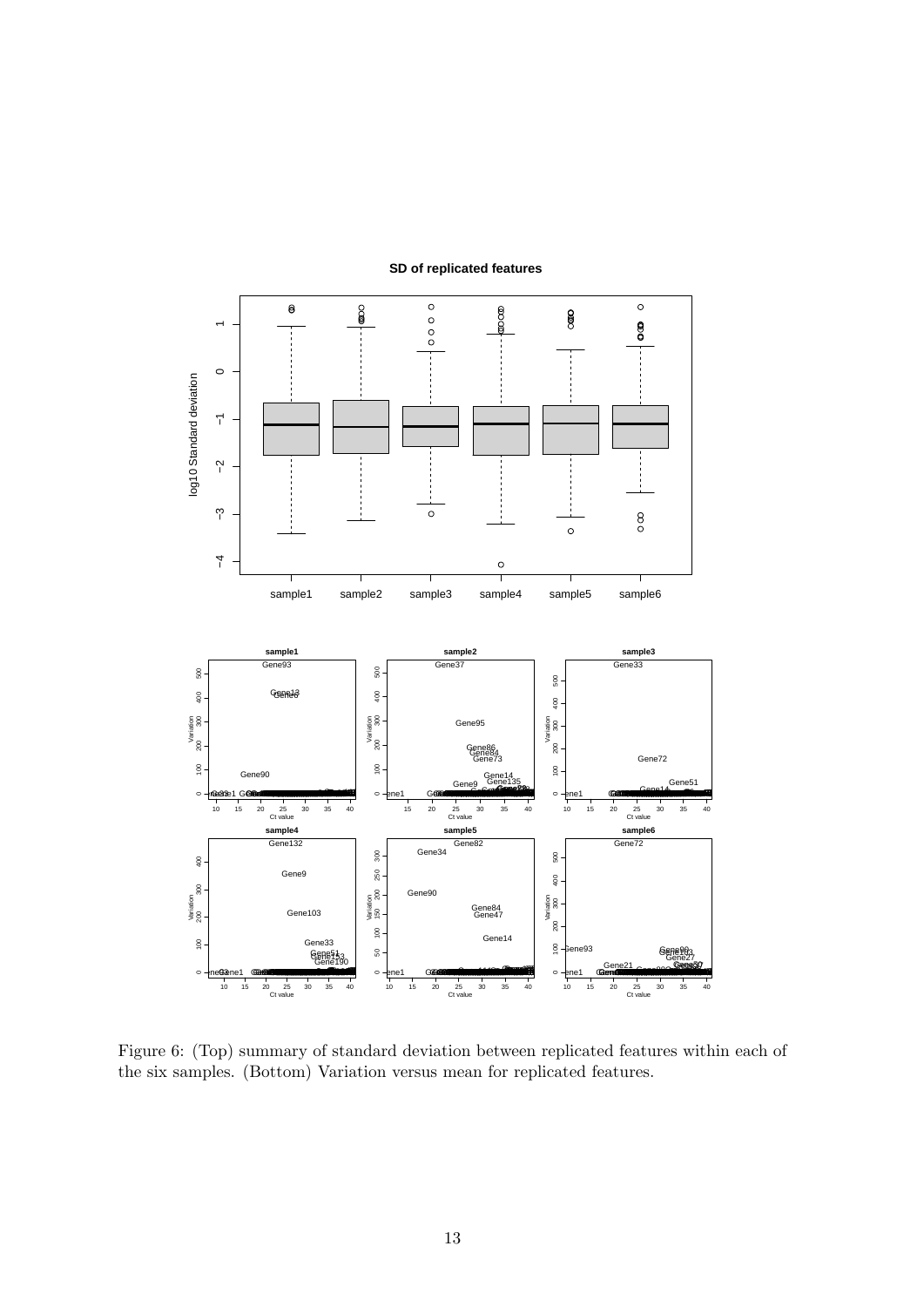## 5 Feature categories and filtering

Each Ct values in HTqPCR has an associated feature category. This is an important component to indicate the reliability of the qPCR data. Aside from the "OK" indicator, there are two other categories: "Undetermined" is used to flag Ct values above a userselected threshold, and "Unreliable" indicates Ct values that are either so low as to be estimated by the user to be problematic, or that arise from deviation between individual Ct values across replicates. By default, only Ct values labelled as "undetermined" in the input data files are placed into the "Undetermined" category, and the rest are classified as "OK". However, either before or after normalisation these categories can be altered depending on various criteria.

- Range of Ct values Some Ct values might be too high or low to be considered a reliable measure of gene expression in the sample, and should therefore not be marked as "OK".
- Flags Depending on the qPCR input the values might have associated flags, such as "Passed" or "Failed", which are used for assigning categories.
- Biological and technical replicates If features are present multiple times within each sample, or if samples are repeated in the form of technical or biological replicates, then these values can be compared. Ct values lying outside a user-selected confidence interval (90% by default) will be marked as "Unreliable".

A summary plot for the sample categories is depicted in Figure [7.](#page-14-0) The result can be stratified by featureType or featureClass, for example to determine whether one class of features performed better or worse than others.

```
> raw.cat <- raw
> plotCtCategory(raw.cat)
```

```
> plotCtCategory(raw.cat, stratify = "class")
```
The results can also be shown per feature rather than averaged across samples (Figure [8\)](#page-15-0).

```
> plotCtCategory(raw.cat, by.feature = TRUE, cexRow = 0.1)
```
If one doesn't want to include unreliable or undetermined data in part of the analysis, these Ct values can be set to NA using filterCategory. However, the presence of NAs could make the tests for differential expression less robust. When testing for differential expression the result will come with an associated category ("OK" or "Unreliable") that can instead be used to assess the quality of the results. For the final results both "Undetermined" and "Unreliable" are pooled together as being "Unreliable". However, the label for each feature can either be set according to whether half or more of the samples are unreliable, or whether only a single non-"OK" category is present, depending on the level of stringency the user wishes to enforce.

## 6 Normalisation

Five different normalisation methods are currently implemented in  $HTqPCR$ . Three of these (scale.rankinvariant, deltaCt and geometric.mean) will scale each individual sample by a given value, whereas the remaining two will change the distribution of Ct values.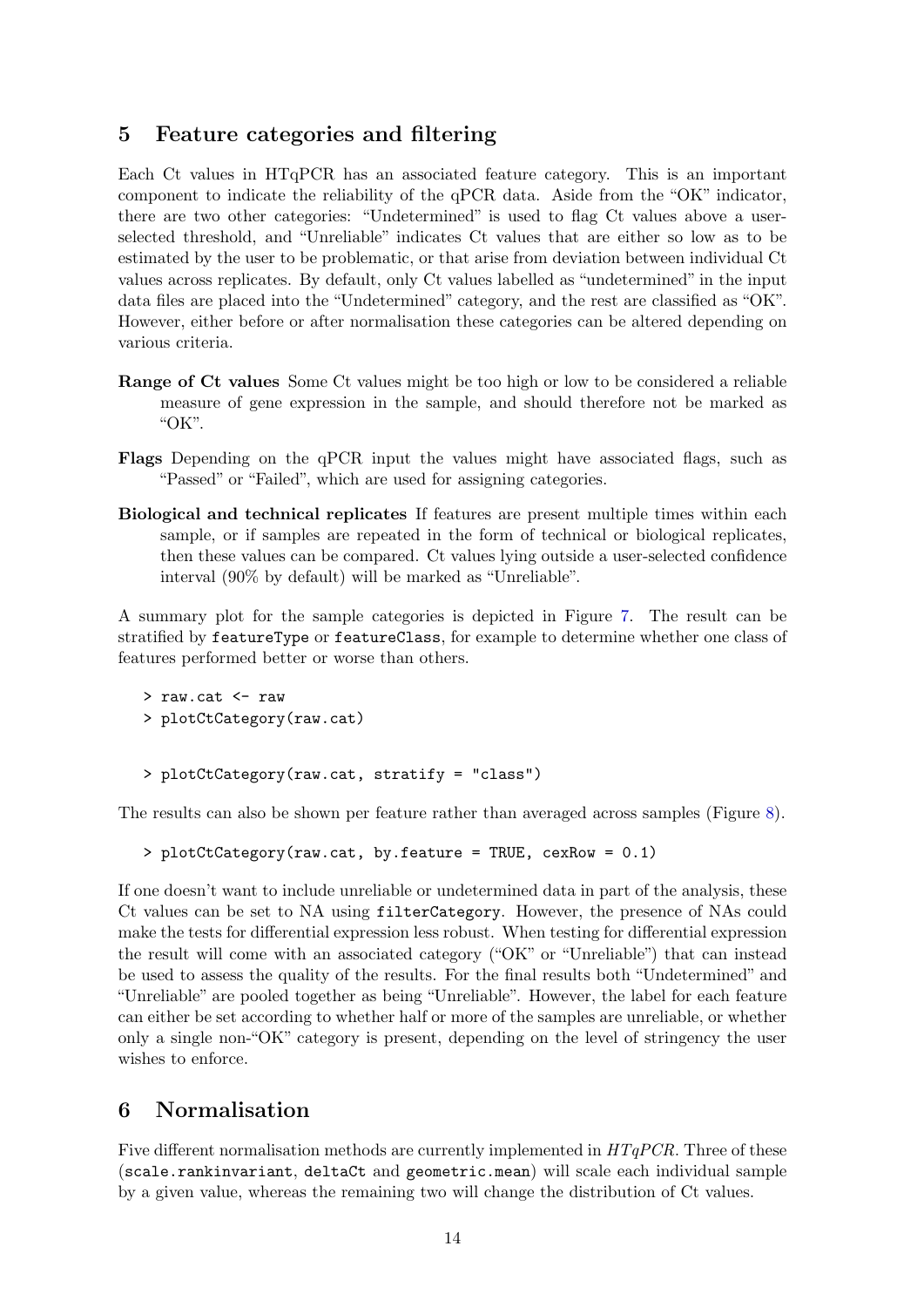

<span id="page-14-0"></span>Figure 7: Summary of the categories, either for each sample individually or stratified by feature class.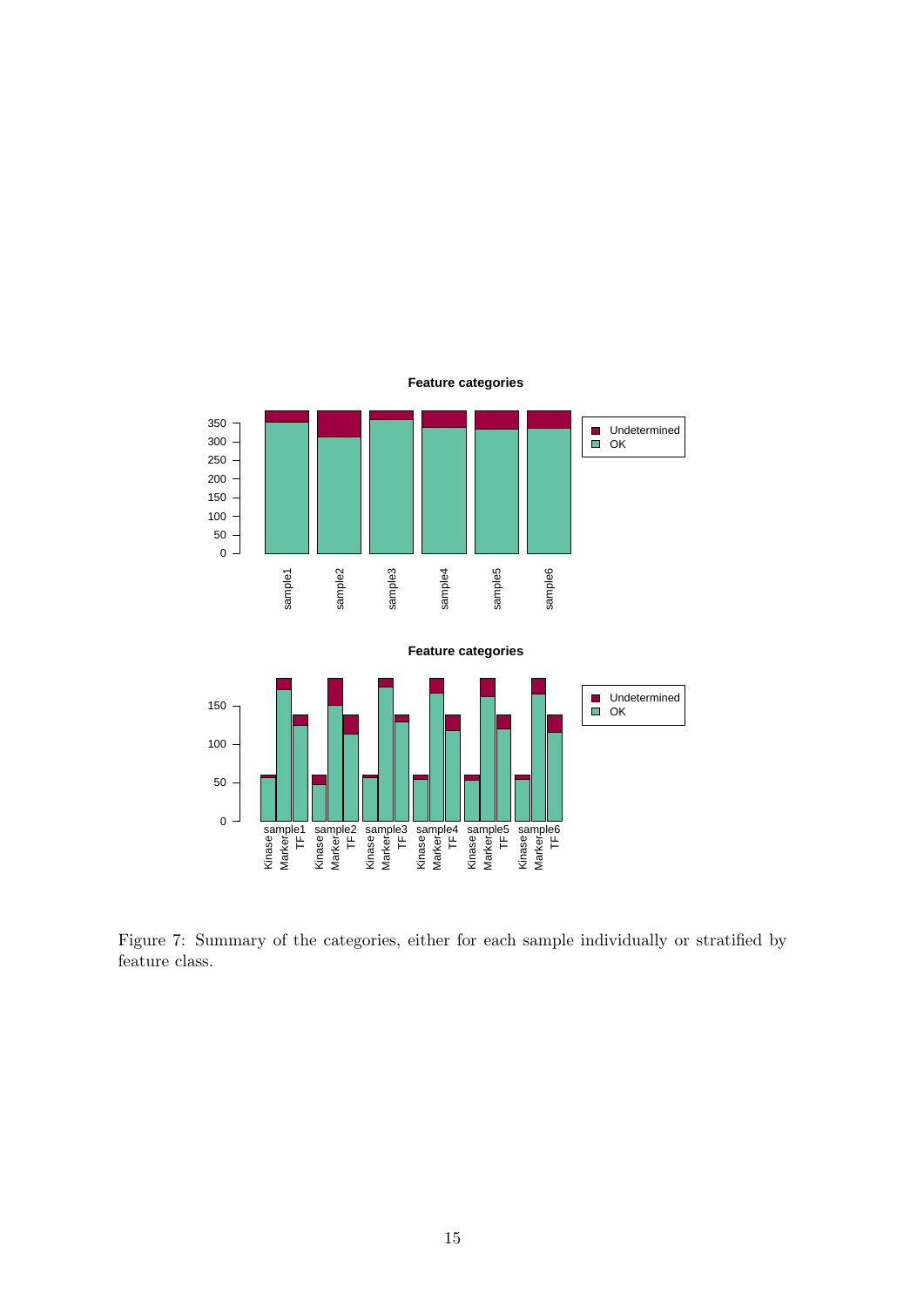

<span id="page-15-0"></span>Figure 8: Summary of the categories, clustered across features.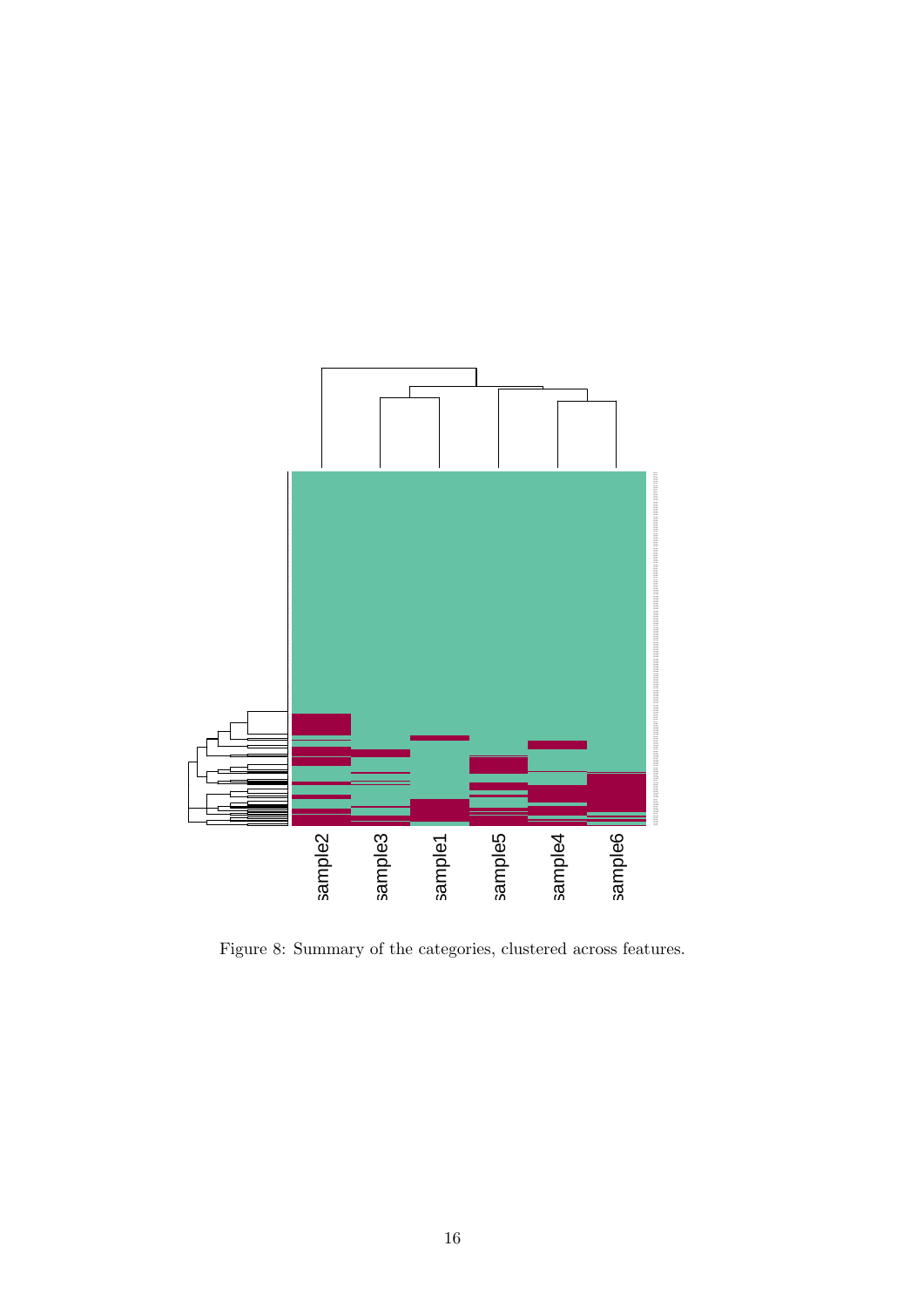<span id="page-16-0"></span>quantile Will make the distribution of Ct values more or less identical across samples.

- norm.rankinvariant Computes all rank-invariant sets of features between pairwise comparisons of each sample against a reference, such as a pseudo-mean. The rank-invariant features are used as a reference for generating a smoothing curve, which is then applied to the entire sample.
- scale.rankinvariant Also computes the pairwise rank-invariant features, but then takes only the features found in a certain number of samples, and used the average Ct value of those as a scaling factor for correcting all Ct values.
- deltaCt Calculates the standard deltaCt values, i.e. subtracts the mean of the chosen controls from all other values in the feature set.
- geometric.mean Calculates the average Ct value for each sample, and scales all Ct values according to the ratio of these mean Ct values across samples. There are some indications that this is beneficial for e.g. miRNA studies [\(Mestdagh et al.,](#page-40-1) [2009\)](#page-40-1).

For the rank-invariant normalisation and geometric mean methods, Ct values above a given threshold can be excluded from the calculation of a scaling factor or normalisation curve. This is useful so that a high proportion of "Undetermined" Ct values (assigned a value of 40 by default) in a given sample doesn't bias the normalisation of the remaining features. In the example dataset, Gene1 and Gene60 correspond to 18S RNA and GADPH, and are used as endogenous controls. Normalisation methods can be run as follows:

```
> q.norm <- normalizeCtData(raw.cat, norm = "quantile")
> sr.norm <- normalizeCtData(raw.cat, norm = "scale.rank")
Scaling Ct values
       Using rank invariant genes: Gene1 Gene29
       Scaling factors: 1.00 1.06 1.00 1.03 1.00 1.00
> nr.norm <- normalizeCtData(raw.cat, norm = "norm.rank")
Normalizing Ct values
       Using rank invariant genes:
       sample1: 71 rank invariant genes
       sample2: 43 rank invariant genes
       sample3: 41 rank invariant genes
       sample4: 76 rank invariant genes
       sample5: 22 rank invariant genes
       sample6: 62 rank invariant genes
> d.norm <- normalizeCtData(raw.cat, norm = "deltaCt",
     deltaCt.genes = c("Gene1", "Gene60"))Calculating deltaCt values
       Using control gene(s): Gene1 Gene60
       Card 1: Mean=14.45 Stdev=4.25
       Card 2: Mean=15.19 Stdev=5.27
       Card 3: Mean=14.5 Stdev=5.79
       Card 4: Mean=14.79 Stdev=4.79
       Card 5: Mean=14.07 Stdev=5.32
       Card 6: Mean=13.82 Stdev=4.75
> g.norm <- normalizeCtData(raw.cat, norm = "geometric.mean")
```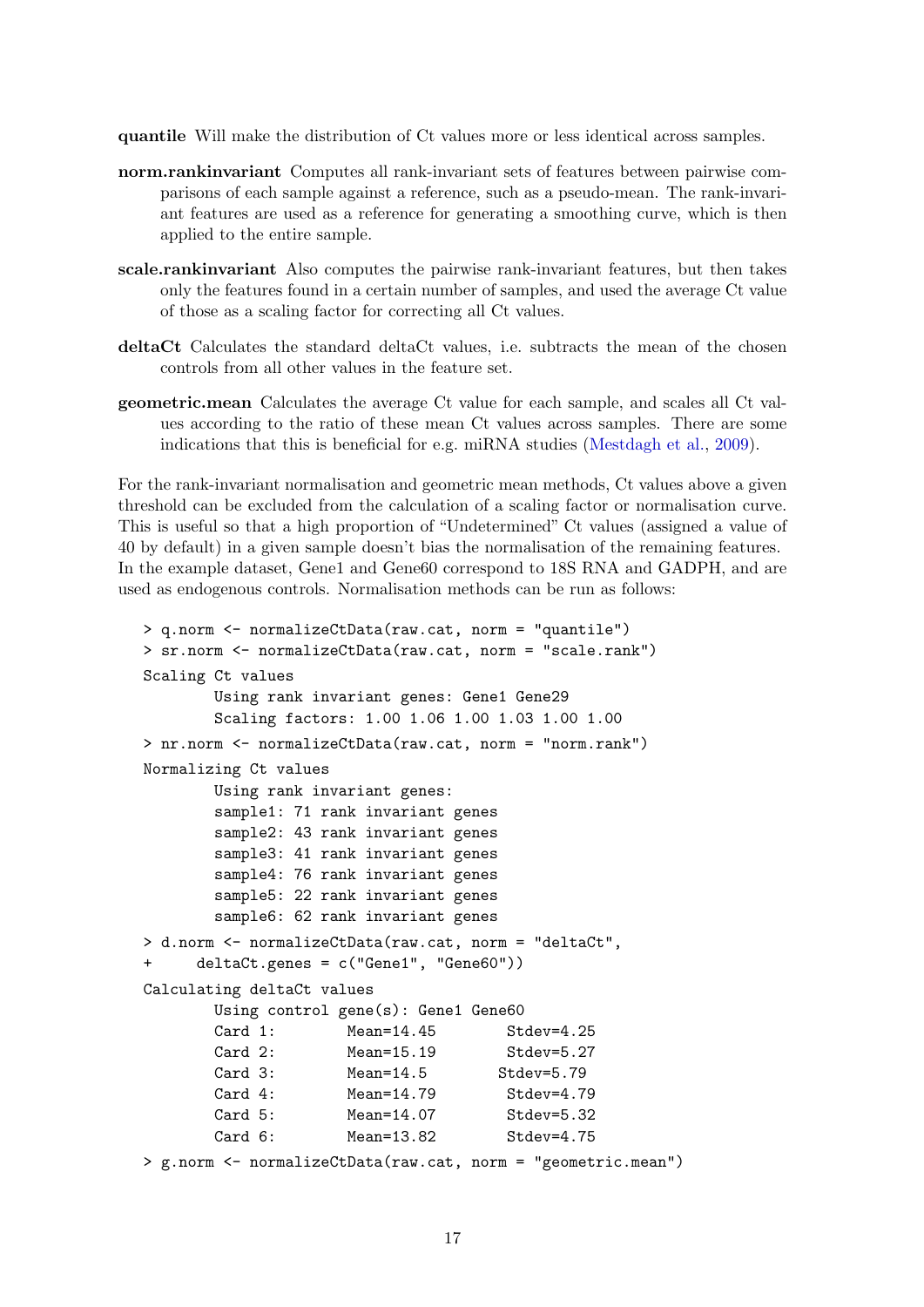```
Scaling Ct values
        Using geometric mean within each sample
        Scaling factors: 1.00 1.06 1.05 1.02 1.04 1.02
```
Comparing the raw and normalised values gives an idea of how much correction has been performed (Figure [9\)](#page-18-0), as shown below for the q.norm object. Note that the scale on the y-axis varies.

```
> plot(exprs(raw), exprs(q.norm), pch = 20, main = "Quantile normalisation",
+ col = rep(brewer.pal(6, "Spectral"), each = 384))
```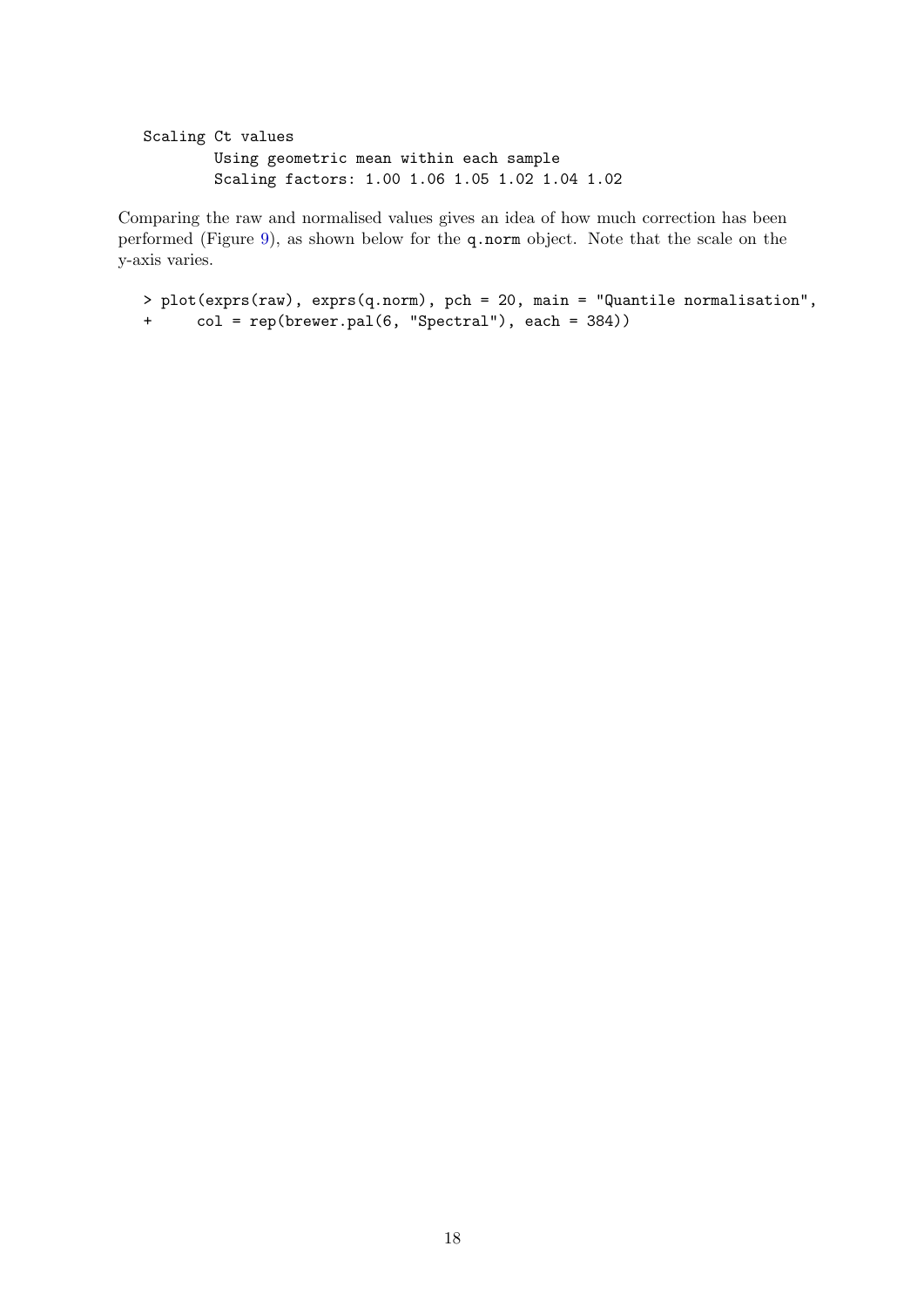

<span id="page-18-0"></span>Figure 9: Normalized versus raw data, using a separate colour for each sample. The raw data is plotted along the x-axis and the normalised along y. The last plot is a comparison between normalization methods for the third sample, still with the raw Ct values along the  $x$ -axis.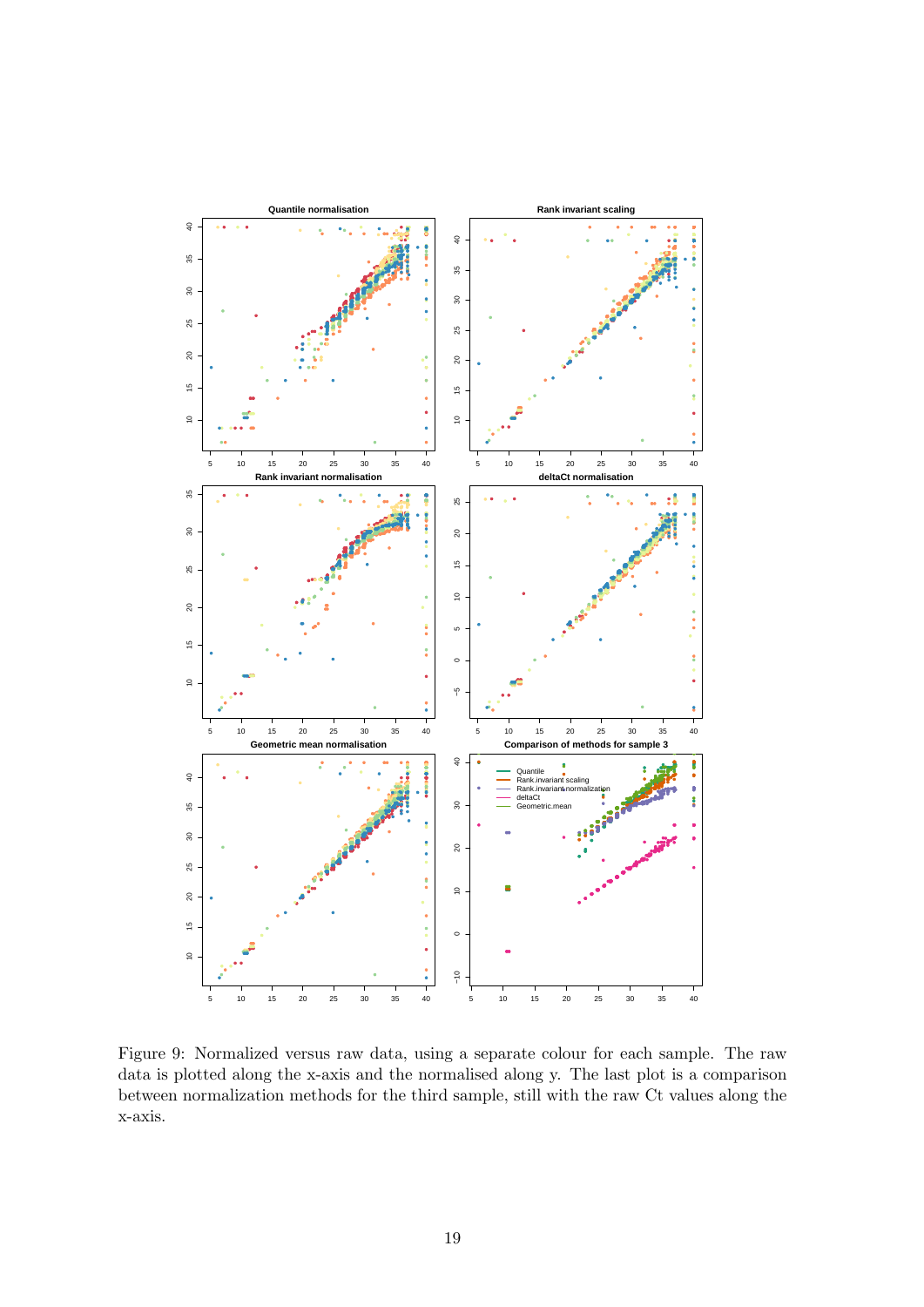## 7 Filtering and subsetting the data

At any point during the analysis it's possible to filter out both individual features or groups of features that are either deemed to be of low quality, or not of interest for a particular aspect of the analysis. This can be done using any of the feature characteristics that are included in the featureNames, featureType, featureClass and/or featureCategory slots of the data object. Likewise, the qPCRset object can be turned into smaller subsets, for example if only a particular class of features are to be used, or some samples should be excluded.

Simple subsetting can be done using the standard [,] notation of R, for both rows (genes) and columns (samples).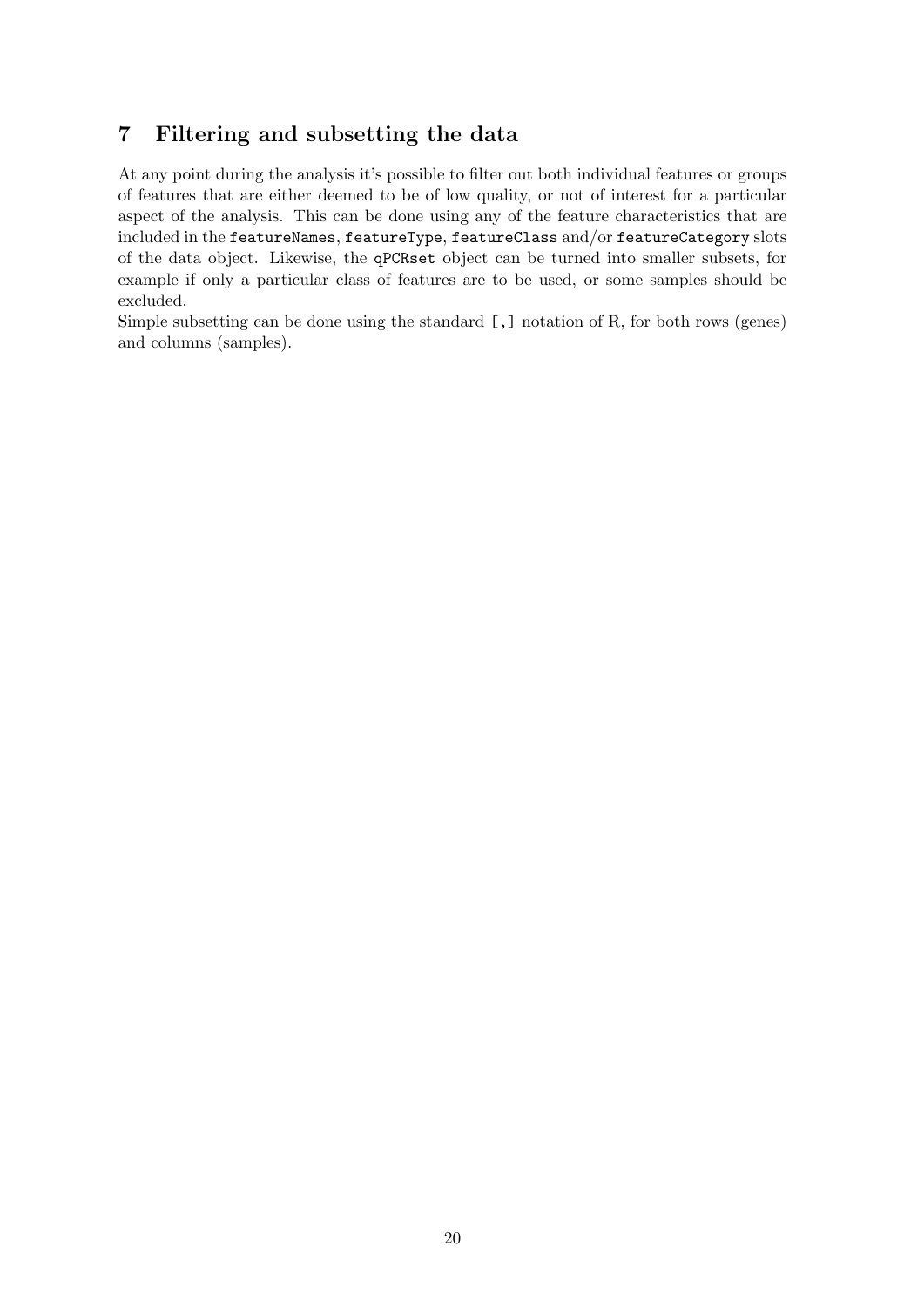

<span id="page-20-0"></span>Figure 10: Correlation between raw Ct values.

## 8 Quality assessment

#### 8.1 Correlation between samples

The overall correlation between different samples can be displayed visually, such as shown for the raw data in Figure [10.](#page-20-0) Per default, 1 minus the correlation is plotted.

> plotCtCor(raw, main = "Ct correlation")

#### 8.2 Distribution of Ct values

It may be of interest to examine the general distribution of data both before and after normalisation. A simple summary of the data can be obtained using summary as shown below.

```
> summary(raw)
       sample1 sample2 sample3 sample4 sample5 sample6
Min. " 7.218" " 7.408" " 6.19" " 6.853" " 6.787" " 5.133"
1st Qu. "26.738" "28.855" "27.90" "26.964" "27.913" "27.514"
Median "28.937" "30.994" "29.92" "29.943" "30.778" "29.931"
Mean "29.543" "32.190" "30.35" "30.590" "30.995" "30.663"
```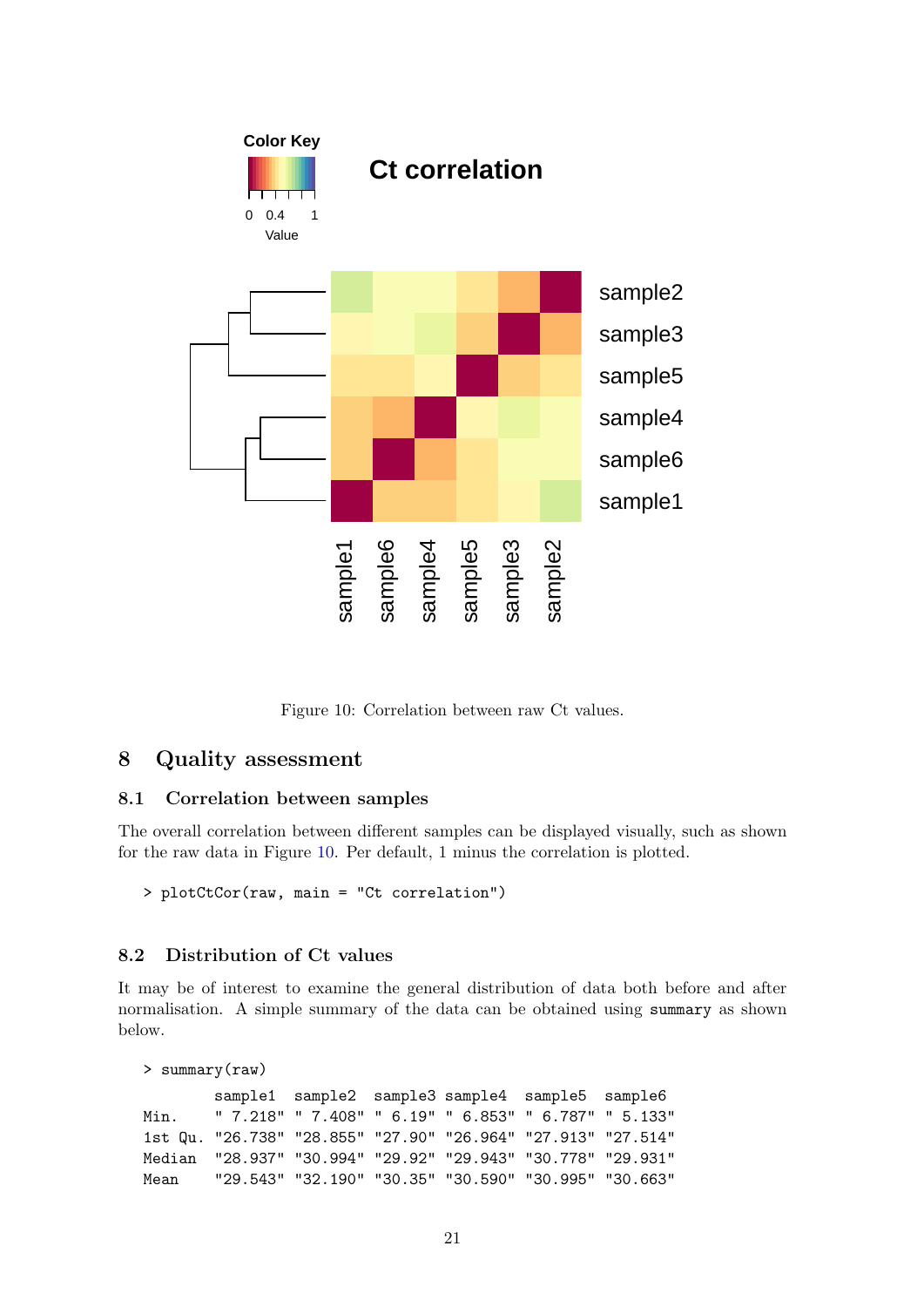

<span id="page-21-0"></span>Figure 11: Distribution of Ct values for the individual samples, either using the density of all arrays (left) or a histogram of a single sample (right), after scale rank-invariant normalisation.

3rd Qu. "33.323" "35.985" "32.98" "34.694" "34.702" "35.046" Max. "40.000" "40.000" "40.00" "40.000" "40.000" "40.000"

However, figures are often more informative. To that end, the range of Ct values can be illustrated using histograms or with the density distribution, as shown in Figure [11.](#page-21-0)

```
> plotCtDensity(sr.norm)
```

```
> plotCtHistogram(sr.norm)
```
Plotting the densities of the different normalisation methods lends insight into how they differ (Figure [12\)](#page-22-0).

Ct values can also be displayed in boxplots, either with one box per sample or stratified by different attributes of the features, such as featureClass or featureType (Fig. [13\)](#page-23-0).

> plotCtBoxes(sr.norm, stratify = "class")

#### 8.3 Comparison of Ct values for two samples

It is often of interest to directly compare Ct values between two samples. In Figure [14,](#page-23-1) two examples are shown for the rank-invariant normalised data: one for different biological samples, and one for replicates.

```
> plotCtscatter(sr.norm, cards = c(1, 2), col = "type",+ diag = TRUE)
> plotCtScatter(sr.norm, cards = c(1, 4), col = "class",
     diag = TRUE)
```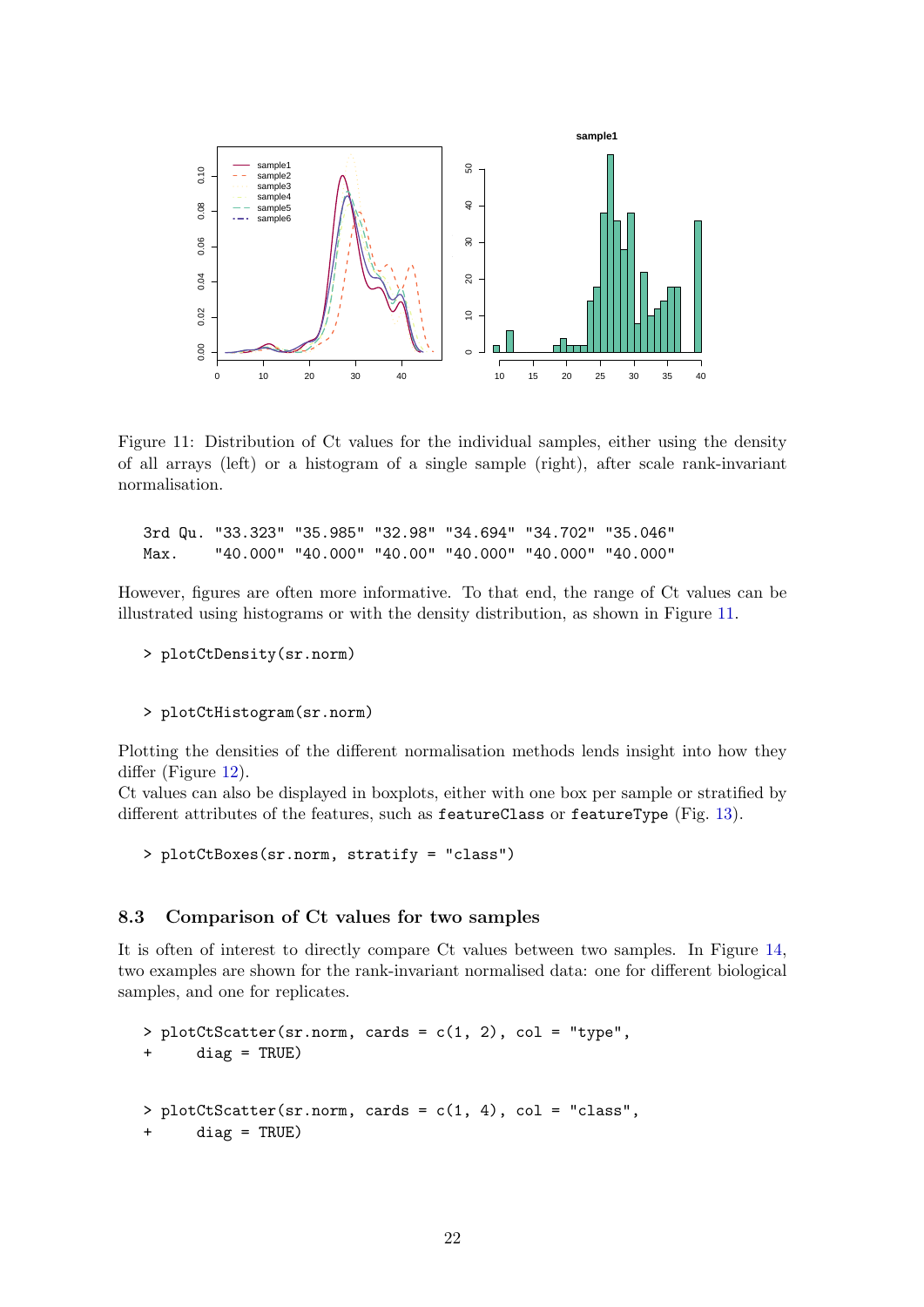

<span id="page-22-0"></span>Figure 12: Densities of Ct values for all samples before and after each of the normalisation methods. The peak at the high end originates from features with "Undetermined" Ct values, which are assigned the Ct value 40 by default.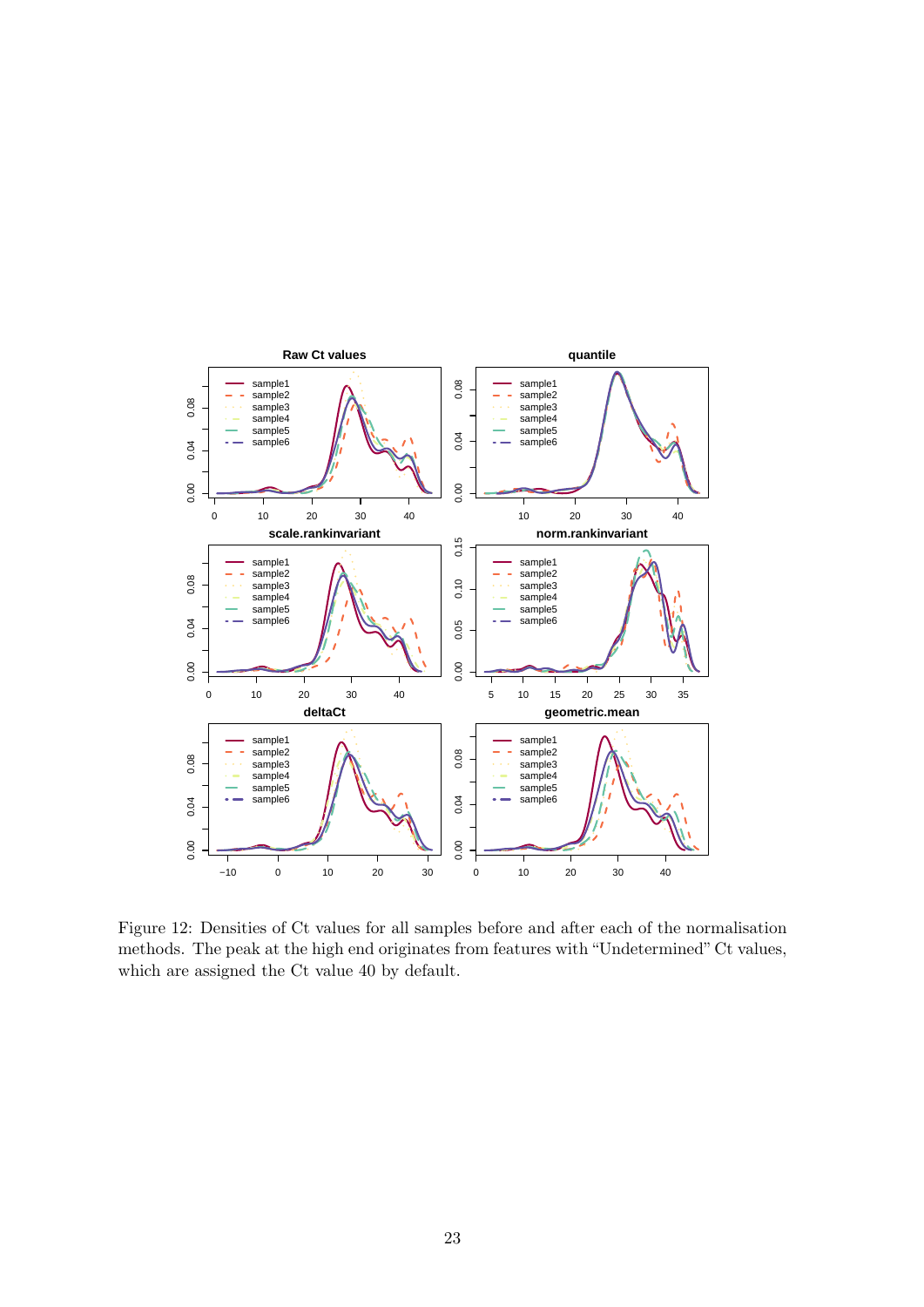

<span id="page-23-0"></span>Figure 13: Boxplot of Ct values across all samples, stratified by feature classes.



<span id="page-23-1"></span>Figure 14: Scatter plot of Ct values in different samples, with points marked either by featureType (left) or featureClass (right) and the diagonal through  $x = y$  marked with a grey line.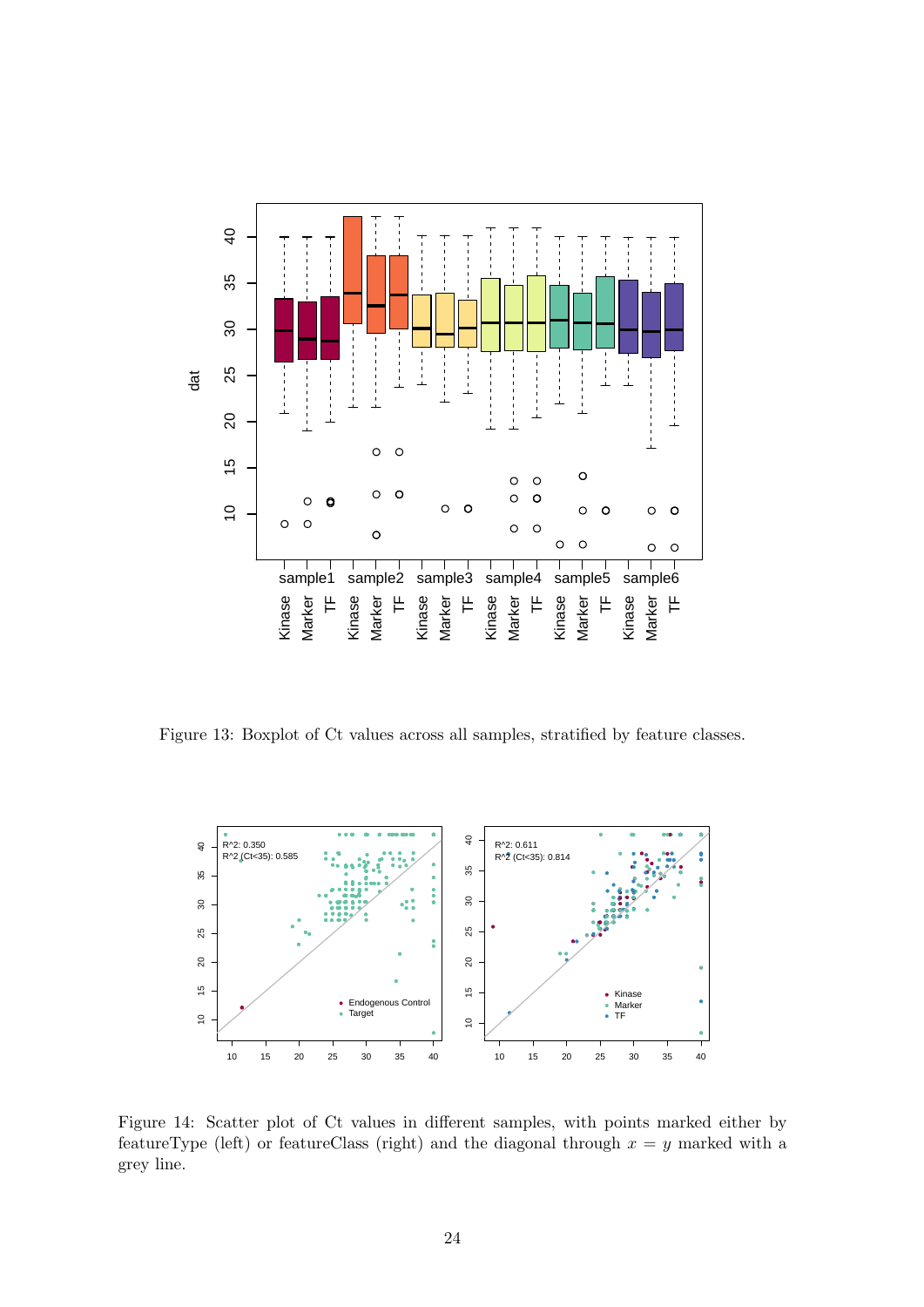

<span id="page-24-0"></span>Figure 15: Scatterplot for all pairwise comparisons between samples, with spots marked depending on featureType, i.e. whether they represent endogenous controls or targets.

#### 8.4 Scatter across all samples

It is also possible to generate a scatterplot of Ct values between more than the two samples shown above. In Figure [15](#page-24-0) all pairwise comparisons are shown, along with their correlation when all Ct values  $\langle 35 \rangle$  are removed.

```
> plotCtPairs(sr.norm, col = "type", diag = TRUE)
```
#### 8.5 Ct heatmaps

Heatmaps provide a convenient way to visualise clustering of features and samples at the same time, and show the levels of Ct values (Figure [16\)](#page-25-0). The heatmaps can be based on either Pearson correlation coefficients or Euclidean distance clustering. Euclidean-based heatmaps will focus on the magnitude of Ct values, whereas Pearson clusters the samples based on similarities between the Ct profiles.

> plotCtHeatmap(raw, gene.names = "", dist = "euclidean")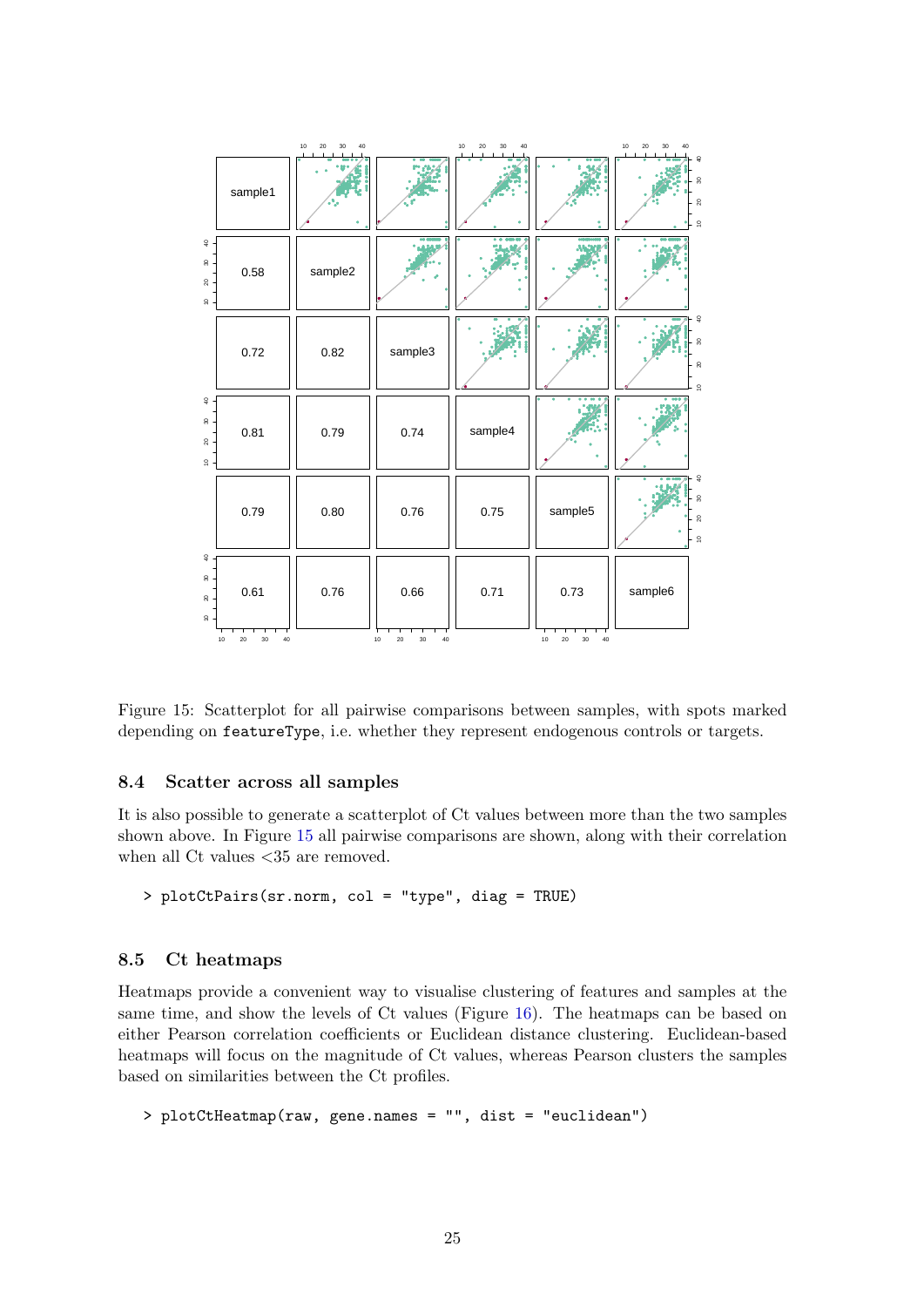

<span id="page-25-0"></span>Figure 16: Heatmap for all samples and genes, based on the Euclidean distance between Ct values.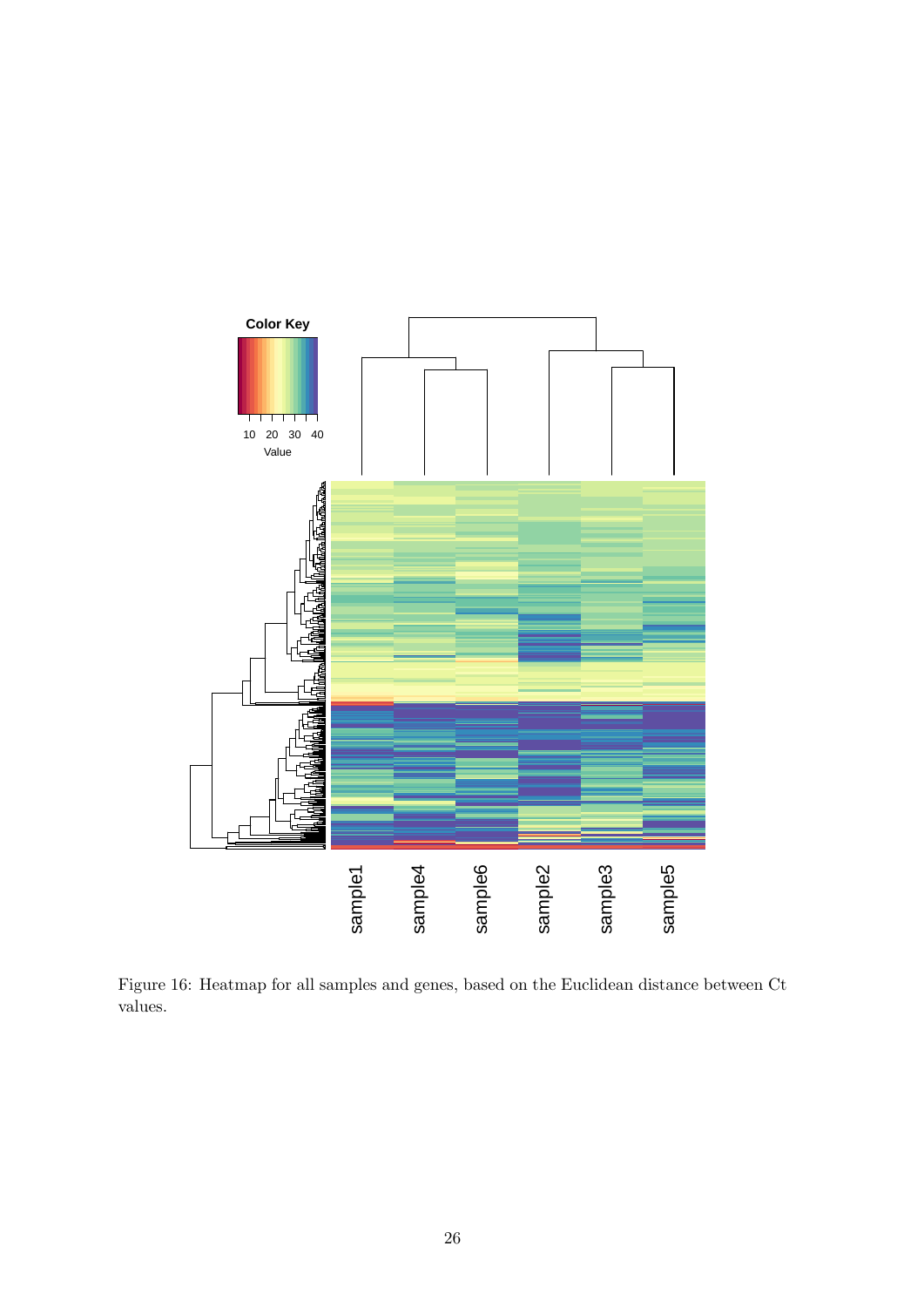

<span id="page-26-0"></span>Figure 17: Coefficients of variation for each feature across all samples.

#### 8.6 Coefficients of variation

The coefficients of variation (CV) can be calculated for each feature across all samples. Stratifying the CV values by featureType or featureClass can help to determine whether one class of features is more variable than another (Figure [17\)](#page-26-0). For the example data feature classes have been assigned randomly, and the CVs are therefore similar, whereas for the feature types there's a clear difference between controls and targets.

```
> plotCVBoxes(qPCRraw, stratify = "class")
> plotCVBoxes(qPCRraw, stratify = "type")
```
## 9 Clustering

At the moment there are two default methods present in  $HTqPCR$  for clustering; hierarchical clustering and principal components analysis (PCA).

### 9.1 Hierarchical clustering

Both features and samples can be subjected to hierarchical clustering using either Euclidean or Pearson correlation distances, to display similarities and differences within groups of data. Individual subclusters can be selected, either using pre-defined criteria such as number of clusters, or interactively by the user. The content of each cluster is then saved to a list, to allow these features to be extracted from the full data set if desired.

An example of a clustering of samples is shown in Figure [18.](#page-27-0) In Figure [19](#page-27-1) these data are clustered by features, and the main subclusters are marked.

```
> clusterCt(sr.norm, type = "samples")
> cluster.list <- clusterCt(sr.norm, type = "genes",
      n. cluster = 6, cex = 0.5)
```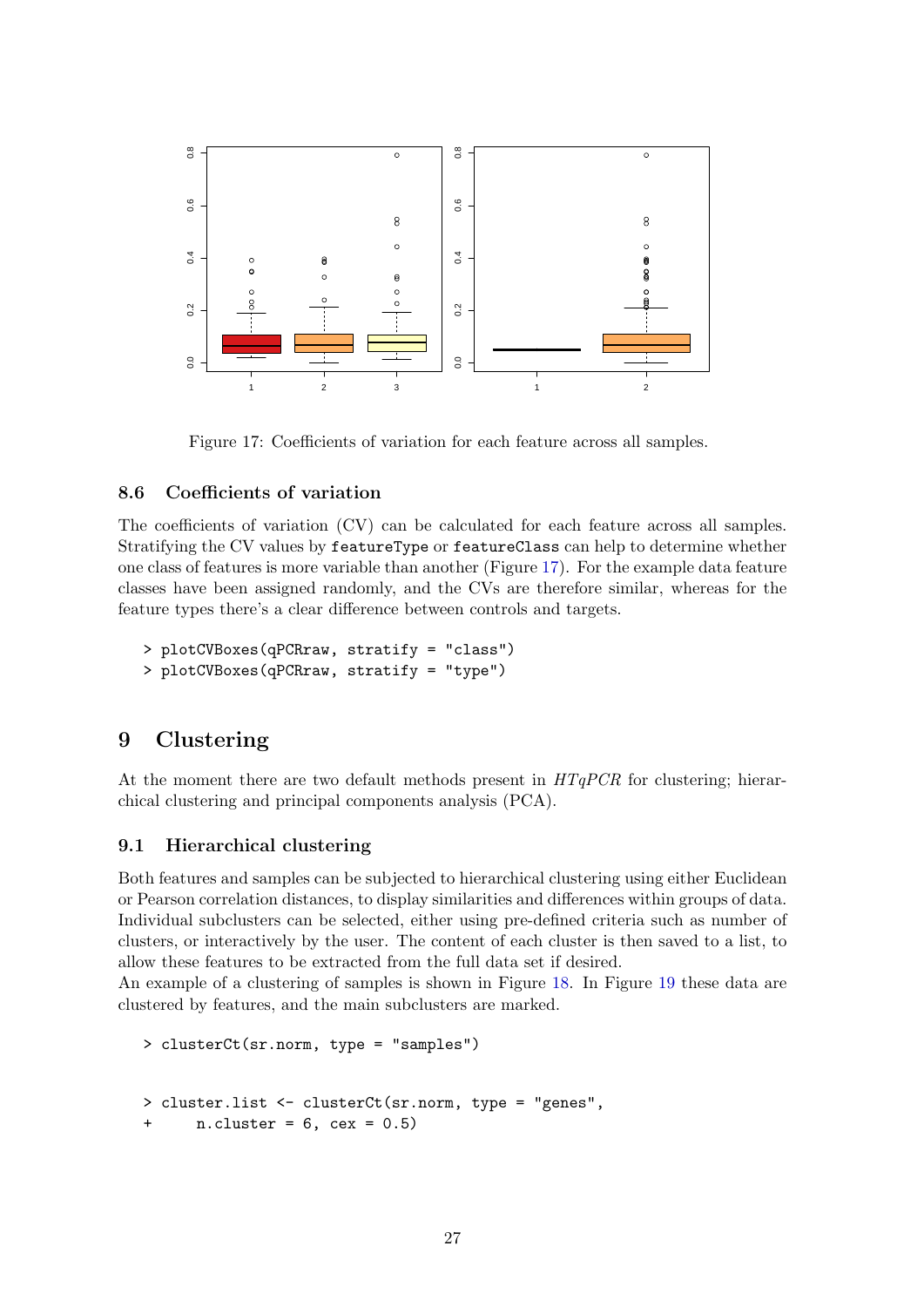

<span id="page-27-0"></span>Cluster dendrogram

Figure 18: Hierarchical clustering of samples.



<span id="page-27-1"></span>Figure 19: Hierarchical clustering of features, with subclusters marked.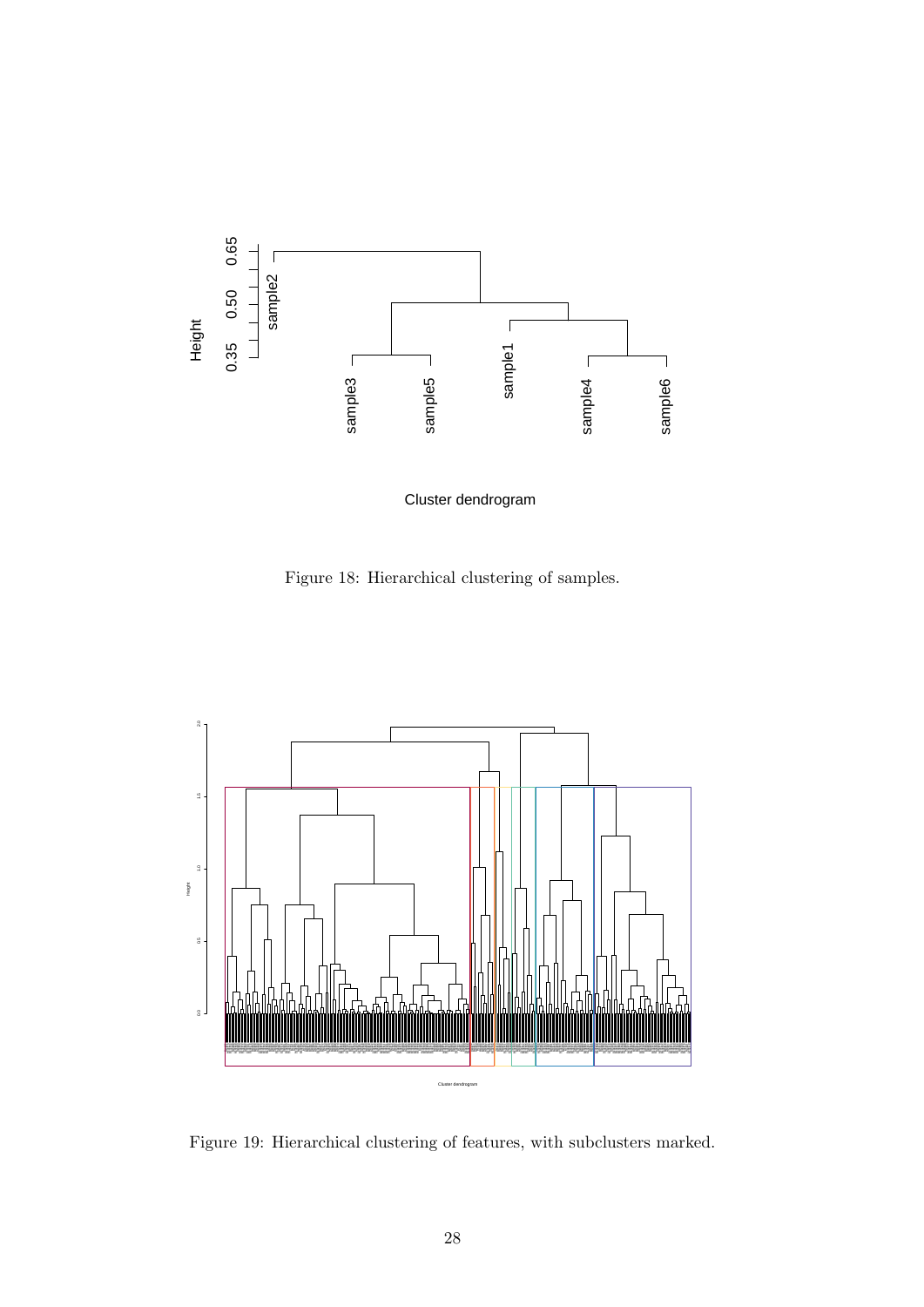

<span id="page-28-0"></span>Figure 20: Left: a biplot including all features, with samples represented by vectors. Right: the same plot, including only the samples.

#### 9.2 Principal components analysis

PCA is performed across the selected features and samples (observations and variables), and can be visualized either in a biplot, or showing just the clustering of the samples (Figure [20\)](#page-28-0).

```
> plotCtPCA(qPCRraw)
```

```
> plotCtPCA(qPCRraw, features = FALSE)
```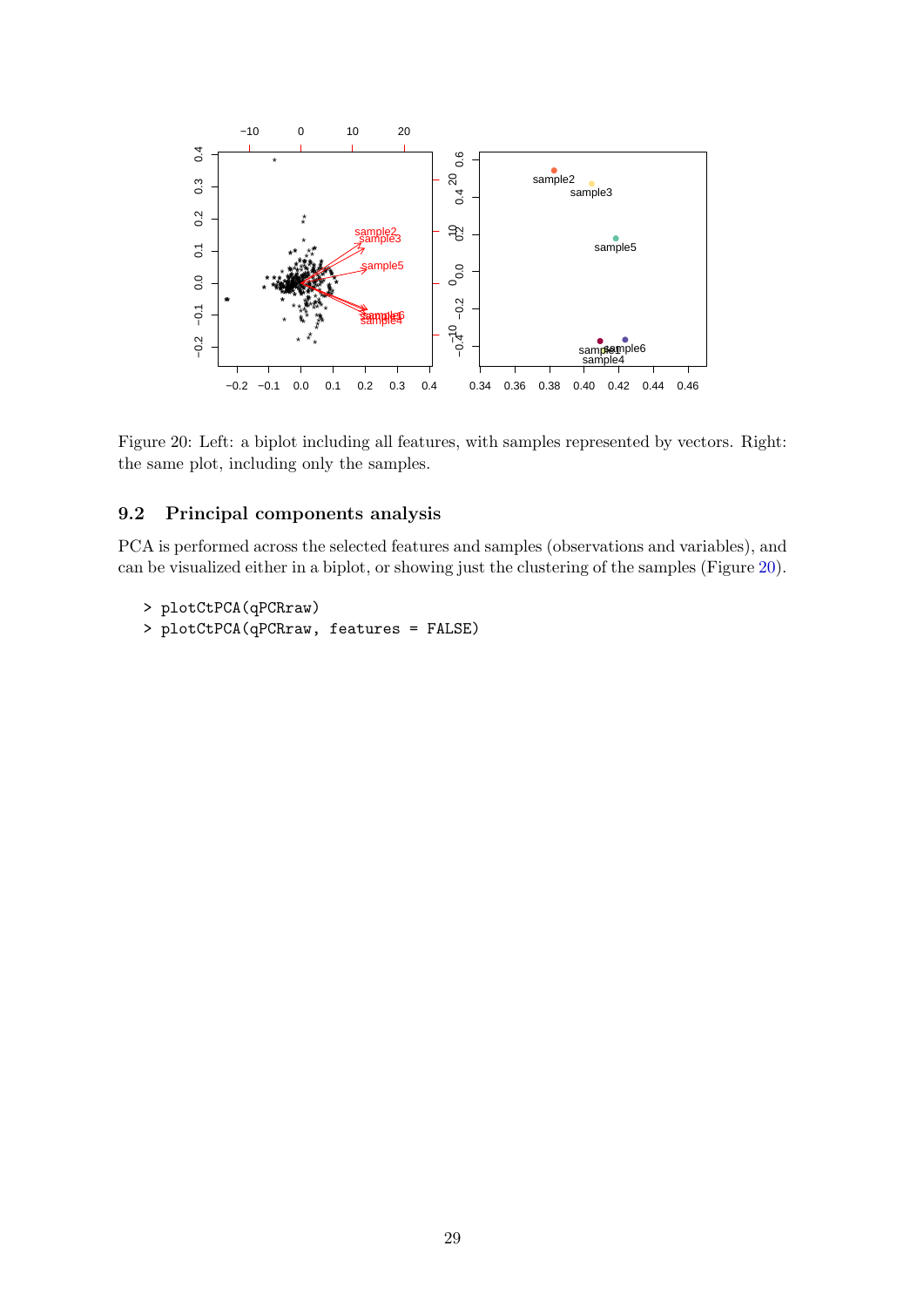## <span id="page-29-0"></span>10 Differential expression

At this stage multiple filterings might have been performed on the data set(s). To remind yourself about those, you can use the getCtHistory function on the *qPCRset* object.

```
> getCtHistory(sr.norm)
                                           history
1 readCtData(files = files$File, path = path)
2 normalizeCtData(q = raw.cat, norm = "scale.rank")
```
In general there are three approaches in  $HTqPCR$  for testing the significance of differences in Ct values between samples.

- t-test Performing a standard t-test between two sample groups. This function will incorporate information about replicates to calculate t and p-values. This is a fairly simple approach, typically used when comparing a single treatment and control sample, and multiple pair-wise tests can be carried out one-by-one by the user.
- Mann-Whitney This is a non-parametric test, also known as a two sample Wilcoxon test. Similar to the t-test, multiple pair-wise tests will have to be carried out one by one if more than two types of samples are present. This is a rank-based test that doesn't make any assumptions about the population distribution of Ct values.
- $\lim_{\text{nm}}$  Using a wrapper for functions from the package  $\lim_{\text{nm}}$  [\(Smyth,](#page-40-2) [2005\)](#page-40-2) to calculate more sophisticated t and p-values for any number of groups present across the experiment. This is more flexible in terms of what types of comparisons can be made, but the users need to familiarise themselves with the limma conventions for specifying what contrasts are of interest.

Examples of how to use each of these are given in the next sections. In all cases the output is similar; a data frame containing the test statistics for each feature, along with fold change and information about whether the Ct values are "OK" or "Unreliable". This result can be written to a file using standard functions such as write.table.

## 10.1 Two sample types - t-test

This section shows how to compare two samples, e.g. the control and long starvation samples from the example data. A subset of the qPCRset data is created to encompass only these samples, and a t-test is then performed. See '?ttestCtData' for examples.

### 10.2 Two sample types - Mann-Whitney

When only two samples are of interest, these can also be compared using a Mann-Whitney test. As is the section above, the function is demonstrated using the control and long starvation samples from the example data. A subset of the qPCRset data is created to encompass only these samples, and a Mann-Whitney test is performed. See '?mannwhitneyCtData' for examples.

## 10.3 Multiple sample types - limma

Methods taken from limma can be used to compare either two or multiple sample types. In this example all three types of treatment are compared, as well as the control against both starvation samples combined. The data is sorted by feature names, to make easier use of replicated features. See '?limmaCtData' for examples.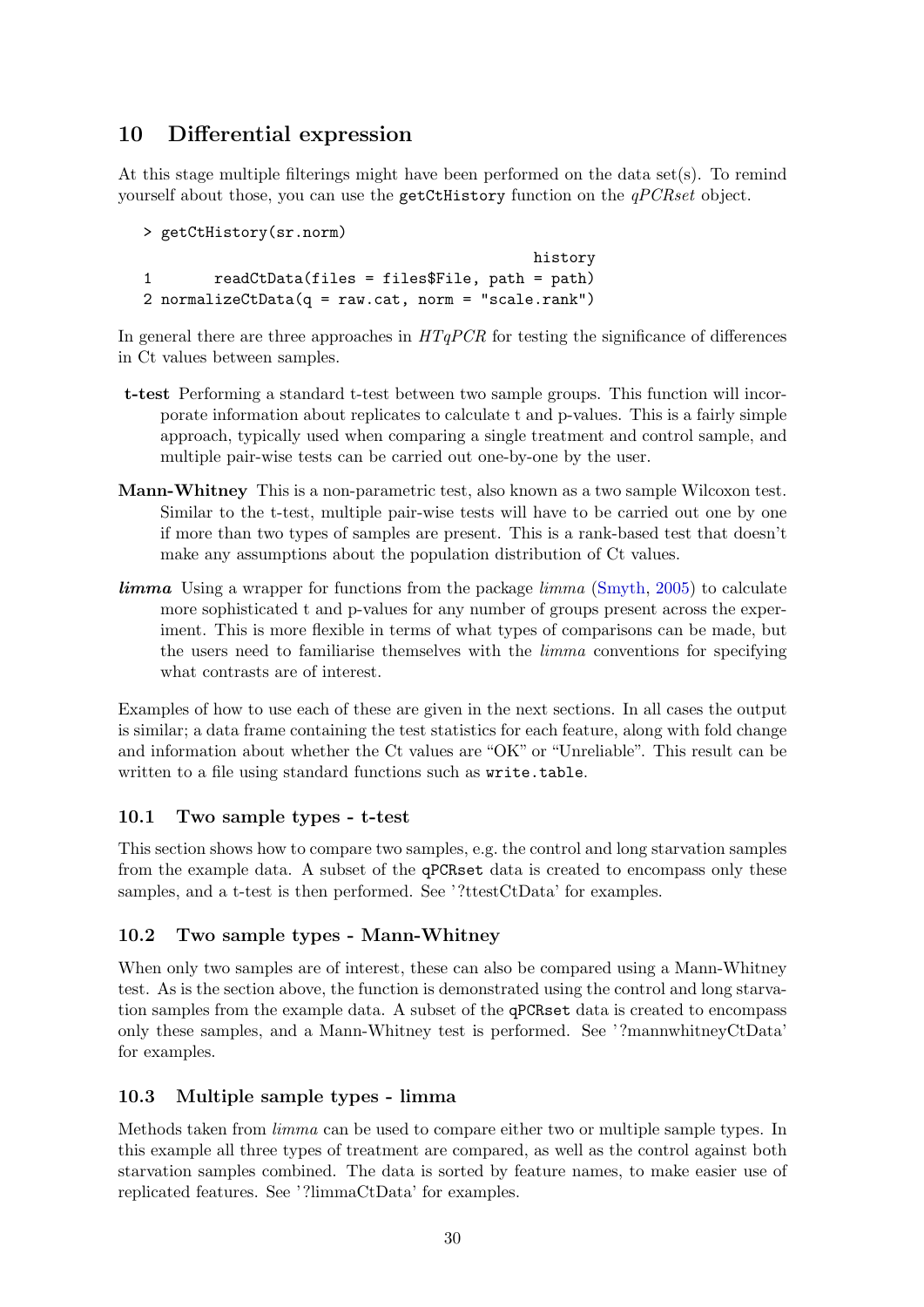The result is a list with one component per comparison. Each component is similar to the result from using ttestCtData.

Furthermore, there is a "Summary" component at the end where each feature is denoted with  $-1$ , 0 or 1 to respectively indicate down-regulation, no change, or up-regulation in each of the comparisons.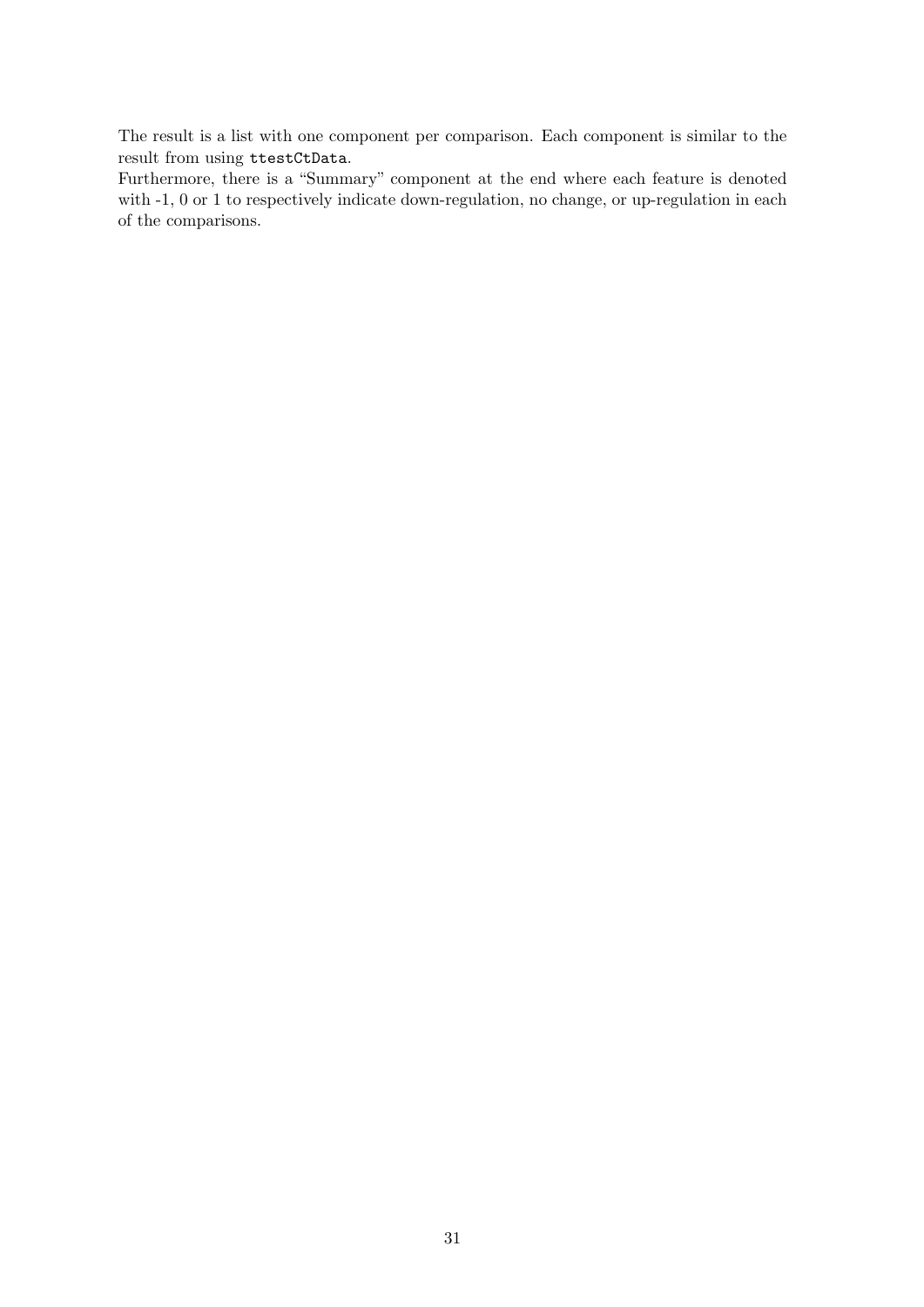## 11 Displaying the results

The results can be visualised using the generic plotCtOverview shown in Figure [3.](#page-7-0) However,  $HTqPCR$  also contains more specialised functions, for example to include information about whether differences are significant or not.

## 11.1 Fold changes: Relative quantification

The relative Ct levels between two groups can be plotted with the function plotCtRQ. Below are two examples: one the result of ttestCtData where the top 15 genes are selected and another from the first comparison in limmaCtData where all genes below a certain p-value are depicted.

## 11.2 Fold changes: Detailed visualisation

In some cases it will be beneficial to more closely examine individual Ct data points from the fold changes, partly to look at the data dispersion, and partly to determine which of these values are in the "OK" versus "Unreliable"/"Undetermined" category. The function plotCtSignificance will take the result of ttestCtData or limmaCtData, along with the input data to these functions, and display a combined barplot showing the individual data points and marking those comparisons with a significant p-value.

## 11.3 Heatmap across comparisons

When multiple conditions are compared with  $\lim_{n \to \infty}$  act Data, the fold changes from all comparisons can be compared to see if features cluster together in groups.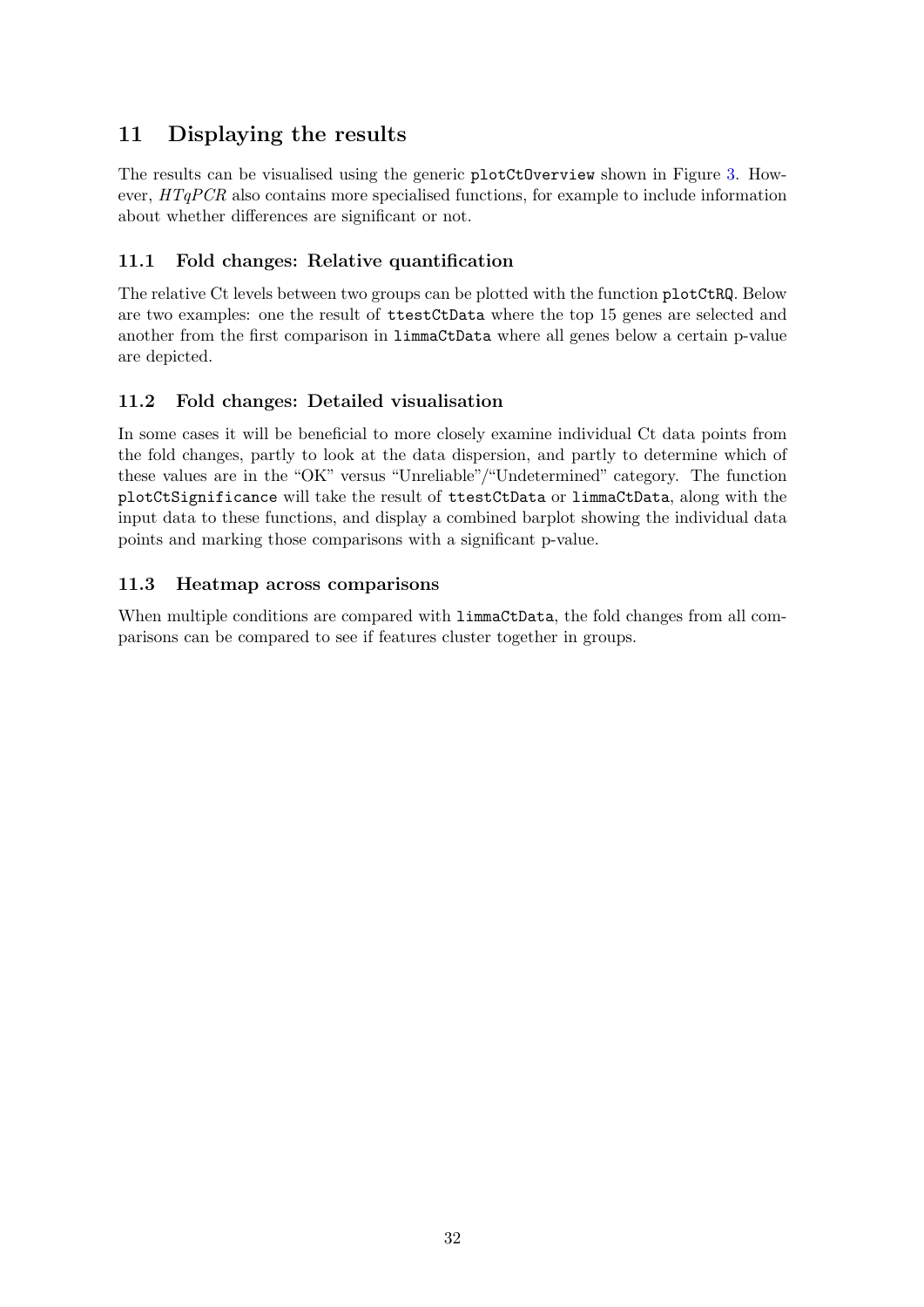## <span id="page-32-0"></span>12 Manipulating qPCRset objects

Depending on the design of the qPCR card and how the data is to be analysed, it will sometimes be necessary to manipulate the qPCRset objects in different ways, such as by combining several objects or altering the layout of features x samples.

#### 12.1 Multiple samples present on each plate

The result from each qPCR run of a given card typically gets presented together, such as in a file with 384 lines, one per feature, for 384 well plates. However, some cards may contain multiple samples, such as commercial cards that are designed to be loaded with two separate samples and then include 192 individual features.

Per default, readCtData reads each card into a  $qPCRset$  object as consisting of a single sample, and hence one column in the Ct data matrix. When this is not the case, the data can subsequently be split into the correct features x samples (rows x columns) dimensions using the function changeCtLayout. The parameter sample.order is a vector, that for each feature in the  $qPCRset$  indicates what sample it actually belongs to, and reformats all the information in the  $qPCRset$  (exprs, featureCategory, flag etc.) accordingly. The actual biological samples are likely to differ on each card, so sample.order merely indicates the location of different samples among the features present in the input data.

```
> sample2.order <- rep(c("subSampleA", "subSampleB"),
+ each = 192)
> sample4.order <- rep(c("subA", "subB", "subC", "subD"),
+ each = 96)
> qPCRnew2 <- changeCtLayout(sr.norm, sample.order = sample2.order)
> show(qPCRnew2)
An object of class "qPCRset"
Size: 192 features, 12 samples
Feature types:
Feature names: Gene1 Gene2 Gene3 ...
Feature classes:
Feature categories: 0K, Undetermined
Sample names: subSampleA:sample1 subSampleA:sample2 subSampleA:sample3 .
> qPCRnew4 <- changeCtLayout(sr.norm, sample.order = sample4.order)
> show(qPCRnew4)
An object of class "qPCRset"
Size: 96 features, 24 samples
Feature types:
Feature names: Gene1 Gene2 Gene3 ...
Feature classes:
Feature categories: 0K, Undetermined
Sample names: subA:sample1 subA:sample2 subA:sample2 subA:sample3 ...
```
As with the other functions that manipulate the Ct data, the operation is stored in the history slot of the *qPCRset* for future reference.

```
> getCtHistory(qPCRnew4)
                                            history
1 Manually created qPCRset object.
2 changeCtLayout(q = sr.norm, sample.order = sample4.order)
```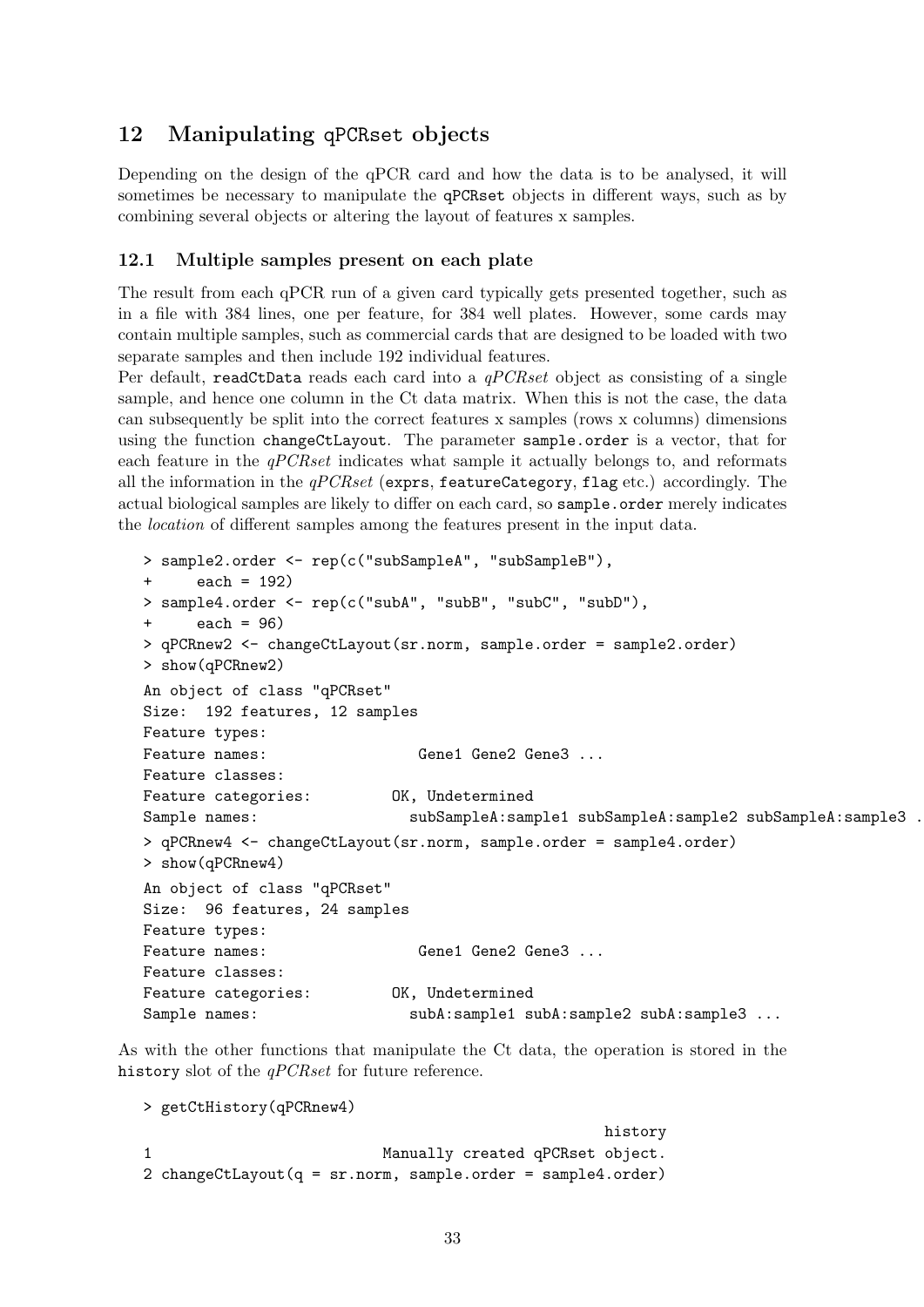### 12.2 Combining multiple qPCRset objects

In some cases it might be desirable to merge multiple qPCRset objects, that have been read into R or processed individually. The  $HTqPCR$  package contains two functions for combining multiple qPCRset objects into one, by either adding columns (samples) or rows (features). This can be done for either identical samples across multiple different cards (such as a 384 well plate), or if more samples have been run on cards with the same layout.

- cbind combines data assuming that all experiments have been carried out on identical cards, i.e. that featureNames, featureType, featurePos and featureClass is identical across all the qPCRset objects. The number of features in each object much be identical, but number of samples can vary.
- rbind combines data assuming that the same samples have been analysed using different qPCR cards. The number of samples in each object must be identical, but the number of features can vary.

Both these functions should be used with some care; consider e.g. whether to normalize before or after joining the samples, and what method to use.

In the examples here objects with different normalisation are combined, although in a real study the qPCRset objects would typically contain different data.

As with other functions where the qPCRset object is being manipulated, the information is stored in the history slot.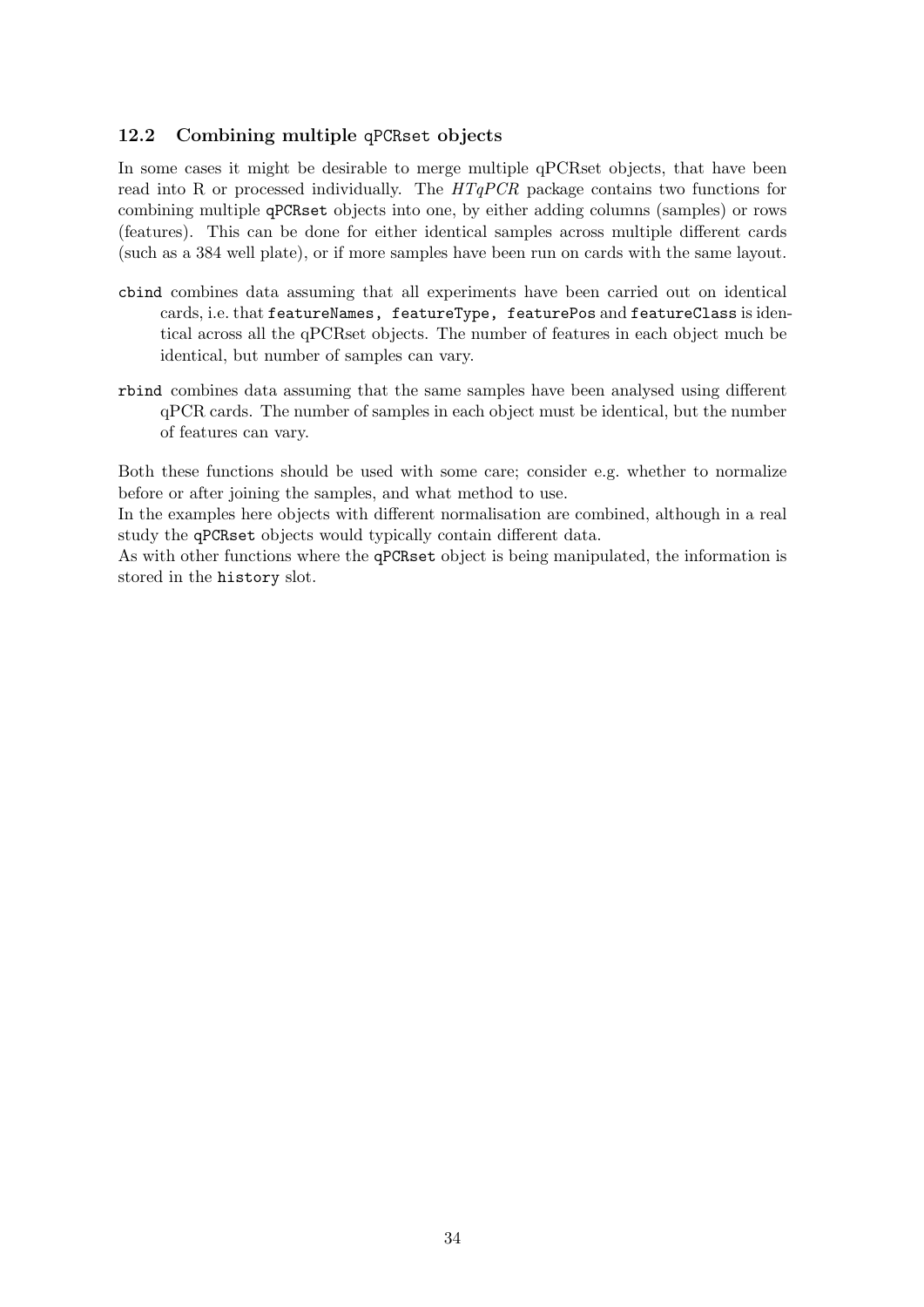## <span id="page-34-0"></span>13 How to handle different input data

General information about how to read qPCR data into a  $qPCRset$  object is presented in section [3.](#page-5-0) Below, some more specific cases are illustrated. Functions specifically designed for such qPCR platforms are still on a test stage in  $HTqPCR$ , and will be expanded (/corrected/modified) depending on demand.

#### 13.1 Sequence Detection Systems format

The qPCR data might come from Sequence Detection Systems (SDS) software. The is supplied with most instruments from Applied Biosystems, but the software can also be used for assays from other vendors, such as the miRCURY LNA Universal RT microRNA PCR system from Exiqon.

For SDS output, each file has a header containing some generic information about the initial Ct detection. This header varies in length depending on how many files were analysed simultaneously, and an example is shown below.

```
> path <- system.file("exData", package = "HTqPCR")
> cat(paste(readLines(file.path(path, "SDS_sample.txt"),
+ n = 19, "n")
SDS 2.3 RQ Results 1.2
Filename Testscreen analys all.sdm
Assay Type RQ Study
EmbeddedFile FileA
Run DateTime Fri May 15 17:10:28 BST 2009
Operator
ThermalCycleParams
EmbeddedFile FileB
Run DateTime Sat May 16 10:36:09 BST 2009
Operator
ThermalCycleParams
EmbeddedFile FileC
Run DateTime Sun May 17 13:21:05 BST 2009
Operator
ThermalCycleParams
# Plate Pos Flag Sample Detector Task
1 Control A1 Passed Sample01 Gene1 Endogenous
2 Control A2 Passed Sample01 Gene2 Target
```
Only the first 7 columns are shown, since the file shown here contains >30 columns (of which many are empty). All columns for the first 20 lines can be seen in an R terminal with the command:

> readLines(file.path(path, "SDS\_sample.txt"), n = 20)

For these files the parameter for="SDS" can be set in readCtData. The first 100 lines of each file will be scanned, and all lines preceding the actual data will be skipped (in this case 17), even when the length of the header varies between files.

> path <- system.file("exData", package = "HTqPCR") > raw <- readCtData(files = "SDS\_sample.txt", path = path,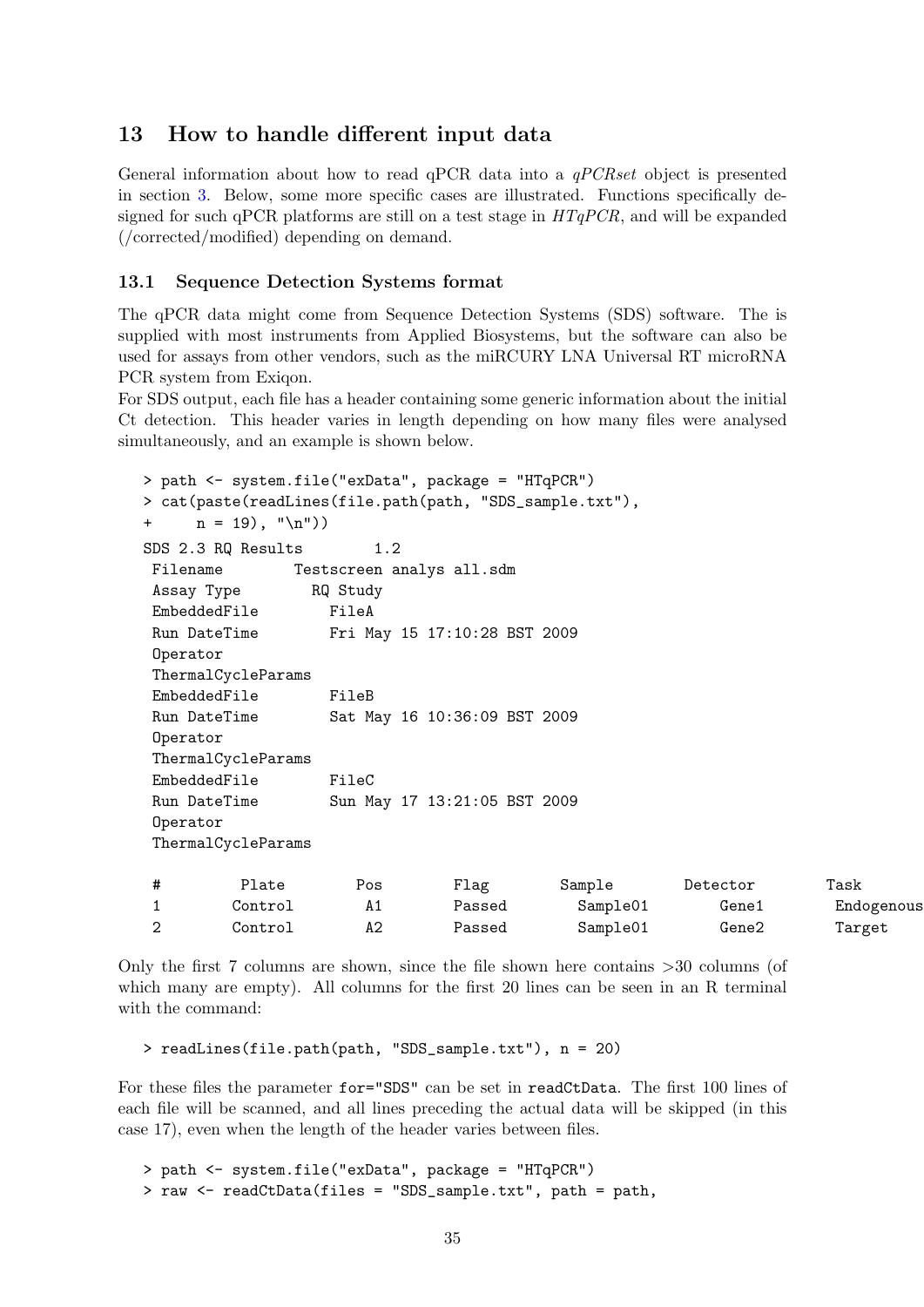```
+ format = "SDS")
> show(raw)
An object of class "qPCRset"
Size: 384 features, 1 samples
Feature types:
Feature names: Gene1 Gene2 Gene3 ...
Feature classes:
Feature categories: 0K, Undetermined
Sample names: SDS_sample ...
```
#### 13.2 LightCycler format

Some qPCR systems, such as the LightCycler from Roche, don't provide the results as Ct values, but instead as crossing points (Cp). Ct values are measured at the exponential phase of amplification by drawing a line parallel to the x-axis of the real-time fluorescence intensity curve (fit point method), whereas Cp (second derivative method) calculates the fractional cycle where the second derivative of the real-time fluorescence intensity curve reaches the maximum value [\(Luu-The et al.,](#page-40-3) [2005\)](#page-40-3).

As long as all samples and features are quantified using the same method, it shouldn't matter whether Ct or Cp values are being used to test for significant differences between samples. The analysis of e.g. LightCycler Cp data can therefore proceed as outlined in this vignette. One thing to bear in mind though, is that for Ct values a value of 40 generally means NA, and above 35 is considered unreliable, however these numbers will be different for Cp. When using the filtering methods to set results as being "OK", "Unreliable" and "Undetermined", the parameters in e.g.  $setCategory(..., Ct.max = 35, Ct.min = 10,$ 

...) and readCtData(..., na.value, ...) will need to be adjusted accordingly. HTqPCR contains example data from the LightCycler 480 Real-Time PCR System, however not all wells were used during that particular experiment.

```
> path <- system.file("exData", package = "HTqPCR")
> raw <- readCtData(files = "LightCycler_sample.txt",
+ path = path, format = "LightCycler")
> show(raw)
An object of class "qPCRset"
Size: 384 features, 1 samples
Feature types:
Feature names: Sample 1 Sample 2 Sample 3 ...
Feature classes:
Feature categories: OK
Sample names: LightCycler_sample ...
```
#### 13.3 CFX format

The CFX Connect Real-Time PCR Detection System from Bio-Rad laboratories is another qPCR system based on microtitre plates, such as the CFX96 and CFX384 Touch. The output values from the software are "Cq", the quantification cycle values. This is the cycle number where the fluorescence increases above a given threshold, i.e. equivalent to Ct values. The example file included into  $HTqPCR$  contains a number of empty wells. Per default, these are excluded from the output file, and hence n.features has to be set accordingly.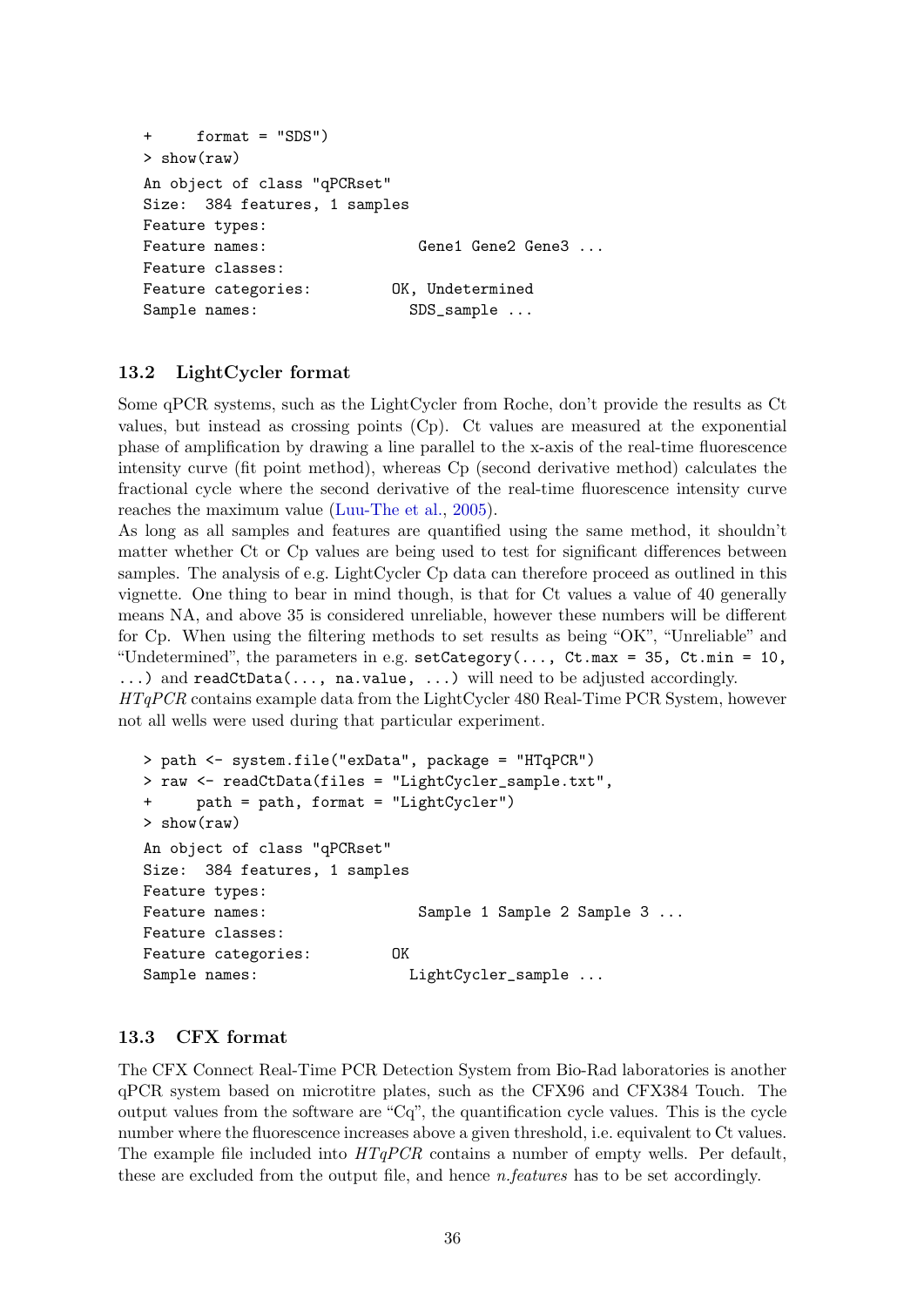```
> path <- system.file("exData", package = "HTqPCR")
> raw <- readCtData(files = "CFX_sample.txt", path = path,
+ format = "CFX", n.features = 330)
> show(raw)
An object of class "qPCRset"
Size: 330 features, 1 samples
Feature types:
Feature names: miR-101 miR-101 miR-116 ...
Feature classes:
Feature categories: OK
Sample names: CFX_sample ...
```
The file is expected to contain comma-separated values, rather than tab-separated, although the file ending can be either of .txt and .csv. In some (mainly older versions) of CFX files, "," is the character used for decimal points rather than ".", so the Cq values can be for example "25,3" instead of "25.3". If this is the case, the parameters  $dec=$ "," needs to be added to readCtData.

#### 13.4 BioMark format

In addition to multi-well microtitre plates, other assay formats have also emerged for performing high-throughput qPCR analysis. These include for example the 48.48 and 96.96 BioMark HD System from Fluidigm Corporation. For the 48.48 assay, 48 individual samples are loaded onto a plate along with qPCR primers for 48 genes. Using microfluidic channels all possible sample  $\times$  primer reactions are assayed in a combinatorial manner using 2,304 individual reaction chambers, to generate e.g. 48 real-time curves for each of 48 samples. Results are then reported in a single file with 2304 rows of data.

This file completely determines the order in which the samples are being read in, i.e. from row 1 onwards, regardless of how the samples are usually loaded onto each specific assay type.

HTqPCR includes a comma-separated file containing example data from a BioMark 48.48 array. The data can be read in two way. Setting n.features=2304 will read in all the information and create a qPCRset object with dimensions 2304x1. Setting n.data=48 and n.features=48 will however automatically convert this into a 48x48 qPCRset. The latter is typically what will be required for doing statistical tests of differences between samples. However, in some cases when results are combined across multiple arrays it may be advantageous to keep these arrays as separate columns in the qPCRset object initially, in case it's necessary to perform an array-based normalisation.

```
> exPath <- system.file("exData", package = "HTqPCR")
> raw1 <- readCtData(files = "BioMark_sample.csv",
     path = exPath, format = "BioMark", n.features = 48,n.data = 48)> dim(raw1)
Features Samples
      48 48
> raw2 <- readCtData(files = "BioMark_sample.csv",
+ path = exPath, format = "BioMark", n.features = 48 *
         48. n.data = 1)> dim(raw2)
```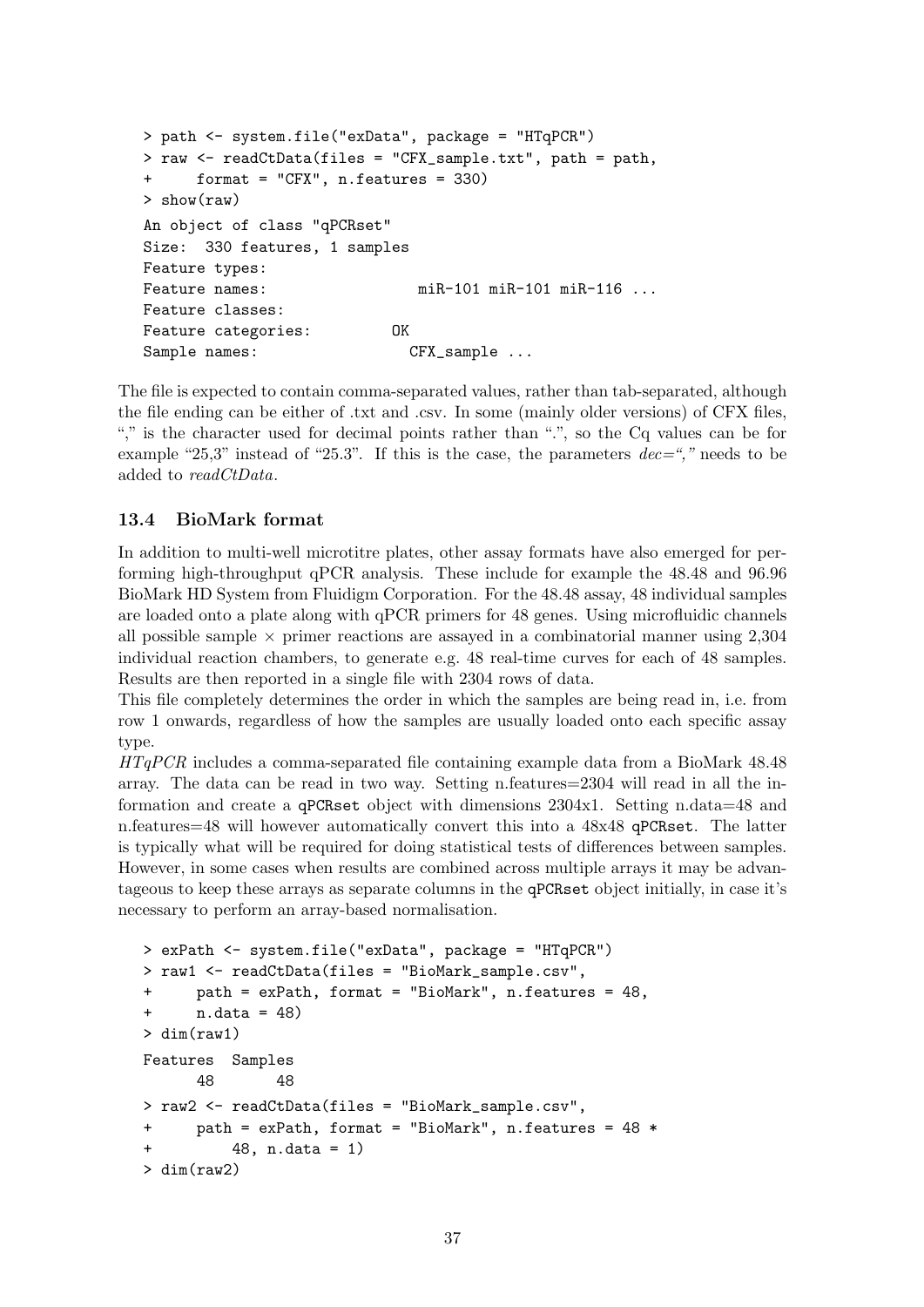

<span id="page-37-0"></span>Figure 21: Ct values for a test Fluidigm 48.48 Array. 48 samples are loaded into rows, and 48 PCR primers into columns, resulting in 2,304 combinatorial qPCR reactions. Four individual genes were added in 12 replicates each into the 48 columns to assess technical variability. Grey corresponds to "NA".

Features Samples 2304 1

If array-specific effects are likely to be present, a useful normalisation strategy might be to combine the data into a qPCRset object containing one column for each array, and 48x48 or 96x96 samples. That way overall differences between the arrays can be removed, and afterwards the data can be split with changeCtLayout to generate one column per individual sample rather than one column per array.

The column "Call" in the sample file contains information about the result of the qPCR reaction. Per default, a call of "Pass" is translated into "OK" in the featureCategory, and "Fail" as "Undetermined".

The assay readouts are Ct values, which can be analysis using HTqPCR in a similar fashion to Ct values from other technologies, both regarding the statistical analysis and data visualisation. The function plotCtArray can be used for displaying the layout of the qPCR results instead of plotCtCard (Figure [21\)](#page-37-0).

> plotCtArray(raw1)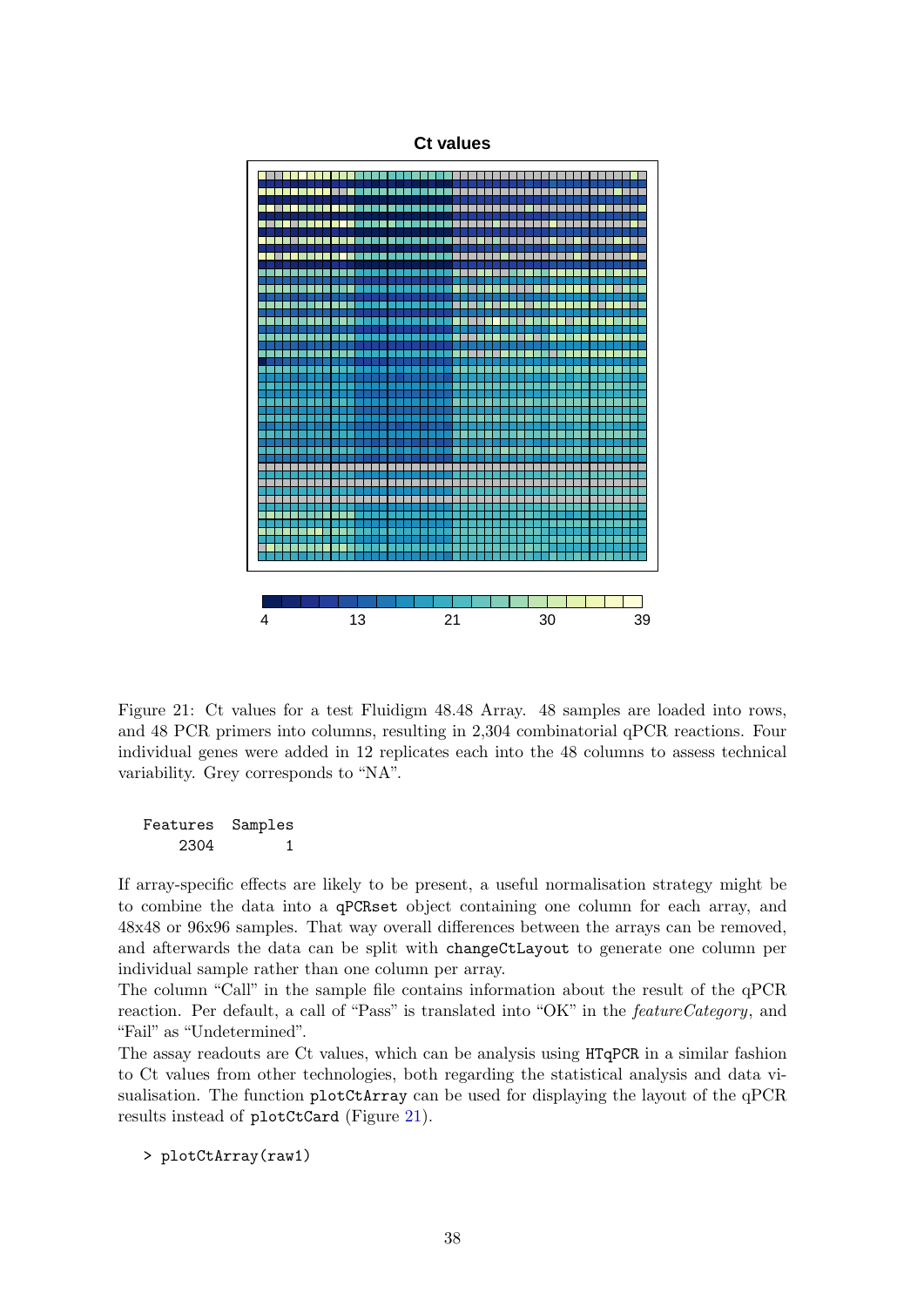### 13.5 OpenArray format

Like the BioMark output from Fluidigm, files from the OpenArray Real-Time PCR System from Applied Biosystems contains multiple samples per plate, currently up to 48. As mentioned in the section on BioMark, this can be used either in a qPCRset object with one column per plate, or with one column per sample. A comma-separated example file is included in  $HTqPCR$ , where a plate with 5076 qPCR reactions contains 846 features measured across 6 separate samples:

This file completely determines the order in which the samples are being read in, i.e. from row 1 onwards, regardless of how the samples are usually loaded onto each specific assay type.

```
> exPath <- system.file("exData", package = "HTqPCR")
> raw1 <- readCtData(files = "OpenArray_sample.csv",
+ path = exPath, format = "OpenArray", n.features = 846,
+ n.data = 6)
> dim(raw1)
Features Samples
    846 6
> raw2 <- readCtData(files = "OpenArray_sample.csv",
+ path = exPath, format = "OpenArray", n.features = 846 *
+ 6, n.data = 1)
> dim(raw2)
Features Samples
   5076 1
```
The column "ThroughHole.Outlier" in the sample file indicates the quality of the qPCR measurement. Per default, if the Ct value is an outlier it is translated into having *feature*-Category "Unreliable", otherwise it's "OK".

### 13.6 Additional devices

More assays for high-throughput real-time qPCR systems are constantly emerging. In case of systems based on standard microtitre plates, these can still be imported by  $HTqPCR$ , even if they are not specifically included into ( readCtData). The results need to be converted into tab-separated text, and read using *format="plain"*. Some assays are more esoteric, or contain multiple samples on each plates, which need to be re-formatted into a matrix in R. Below, a BioMark file from Fluidigm is used as an example of how to do this. This file can be read automatically by setting format="BioMark", but it's here used to illustrate how the same thing can be done manually, and be transformed into a qPCRset object in one of two ways.

First, qPCRset can be constructed indirectly, by reading the data into a data frame, creating a 48x48 matrix manually, and generating a new qPCRset. The file was inspected first, and turned out to have an 11 line header plus a header line, which have to be skipped when reading the data into HTqPCR.

Alternatively, the data can be read directly into a qPCRset in a 1x2304 format using readCtData, and then re-formatted into 48x48 using changeCtLayout. This will automatically read in additional information such as feature names, positions and categories (Failed/Passed) if available.

Information from multiple microfluidic devices can then subsequently be combined using cbind and rbind.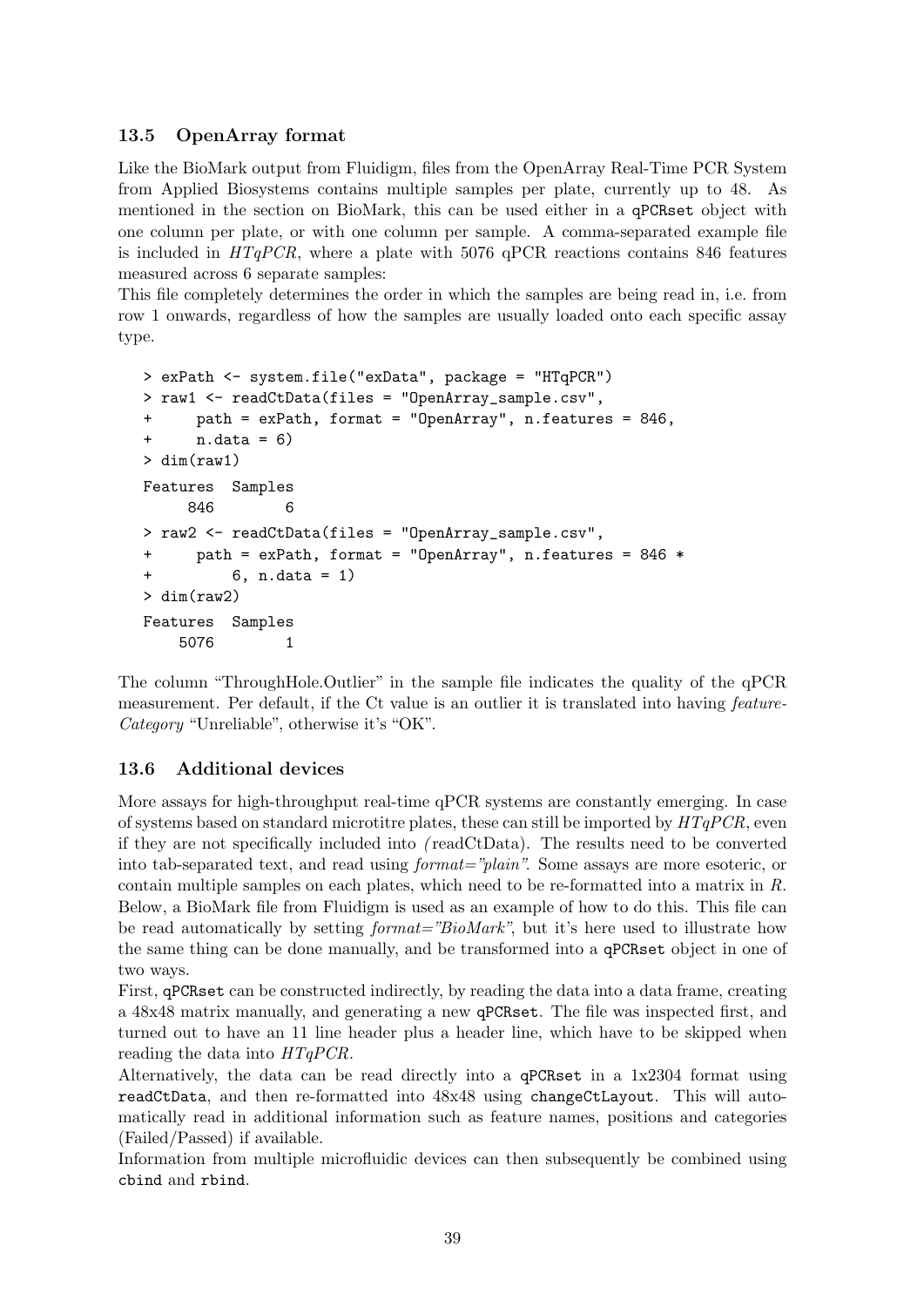## 14 Concluding remarks

Use the function news to see what bug fixes and updates have been incorporated into HTqPCR. For example:

> news(Version > 1.7, package = "HTqPCR")

Changes in version 1.9

SIGNIFICANT USER-VISIBLE CHANGES

- o Altered plotCtCor to plot 1-correlation instead of correlation.
- o Altered qPCRset object to inherit from eSet. This extends the range of (meta) data that can be included.

NEW FEATURES

- o qPCRset now contains slots for phenoData, featureData, protocol experiment etc. inherited from eSet.
- o readCtData has been expanded to include file formats from multiple qPCR detection systems and vendors.

BUG FIXES

o o

This vignette was generated using:

- R version 3.6.1 (2019-07-05), x86\_64-pc-linux-gnu
- Locale: LC\_CTYPE=en\_US.UTF-8, LC\_NUMERIC=C, LC\_TIME=en\_US.UTF-8, LC\_COLLATE=C, LC\_MONETARY=en\_US.UTF-8, LC\_MESSAGES=en\_US.UTF-8, LC\_PAPER=en\_US.UTF-8, LC\_NAME=C, LC\_ADDRESS=C, LC\_TELEPHONE=C, LC\_MEASUREMENT=en\_US.UTF-8, LC\_IDENTIFICATION=C
- Running under: Ubuntu 18.04.3 LTS
- Matrix products: default
- BLAS: /home/biocbuild/bbs-3.10-bioc/R/lib/libRblas.so
- LAPACK: /home/biocbuild/bbs-3.10-bioc/R/lib/libRlapack.so
- Base packages: base, datasets, grDevices, graphics, methods, parallel, stats, utils
- Other packages: Biobase 2.46.0, BiocGenerics 0.32.0, HTqPCR 1.40.0, RColorBrewer 1.1-2, limma 3.42.0
- Loaded via a namespace (and not attached): BiocManager 1.30.9, KernSmooth 2.23-16, affy 1.64.0, affyio 1.56.0, bitops 1.0-6, caTools 1.17.1.2, compiler 3.6.1, gdata 2.18.0, gplots 3.0.1.1, gtools 3.8.1, preprocessCore 1.48.0, stats4 3.6.1, tools 3.6.1, zlibbioc 1.32.0